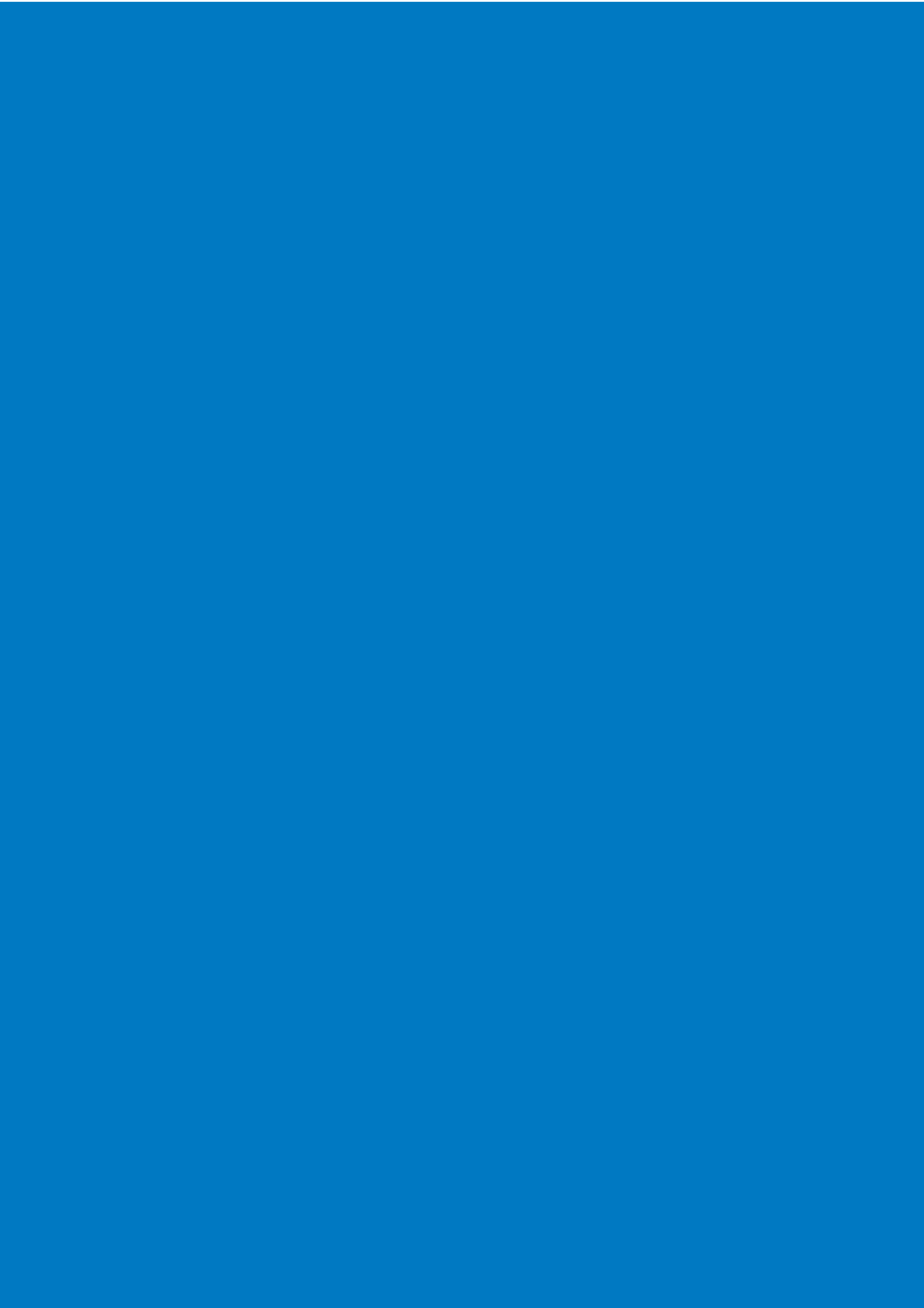# Foreword

Over the past few years technological developments have taken place which have provided new equipment and ways of working for clinicians and social care workers to provide support and care for patients in their own home, thus allowing them to remain with their families and avoiding inappropriate hospital admissions.

One such development has been the use of telemedicine equipment for undertaking cardiovascular diagnosis and monitoring for patients with cardiac conditions within the home/community environment. This report identifies the considerable benefits that may be gained by using such

technology. NHS North West, working in close collaboration with Broomwell Healthwatch. an independent sector company, funded the placement of telemedicine ECG machines in Primary Care Centres across the Cumbria and Lancashire area of the NHS North West. The Audit and Research Programme set up to monitor the effectiveness of this equipment identified that considerable benefits could be achieved for patient care and clinical diagnostics as well as gains made for the health economy. The full details are identified in the body of this report.

The service and benefits described in the following pages represent one of an increasing

number of new technological services that are available for patient care and as such helps to address one of the big challenges for the NHS, that of delivering benefits to patients, carers and professionals. It is now timely for commissioners to be embracing these services to meet the future demands of healthcare provision and it is for this reason we are sharing our findings so widely.

I hope you find the report helpful and informative for your future commissioning plans.

#### **J Rafferty**

Director of Commissioning and Performance NHS North West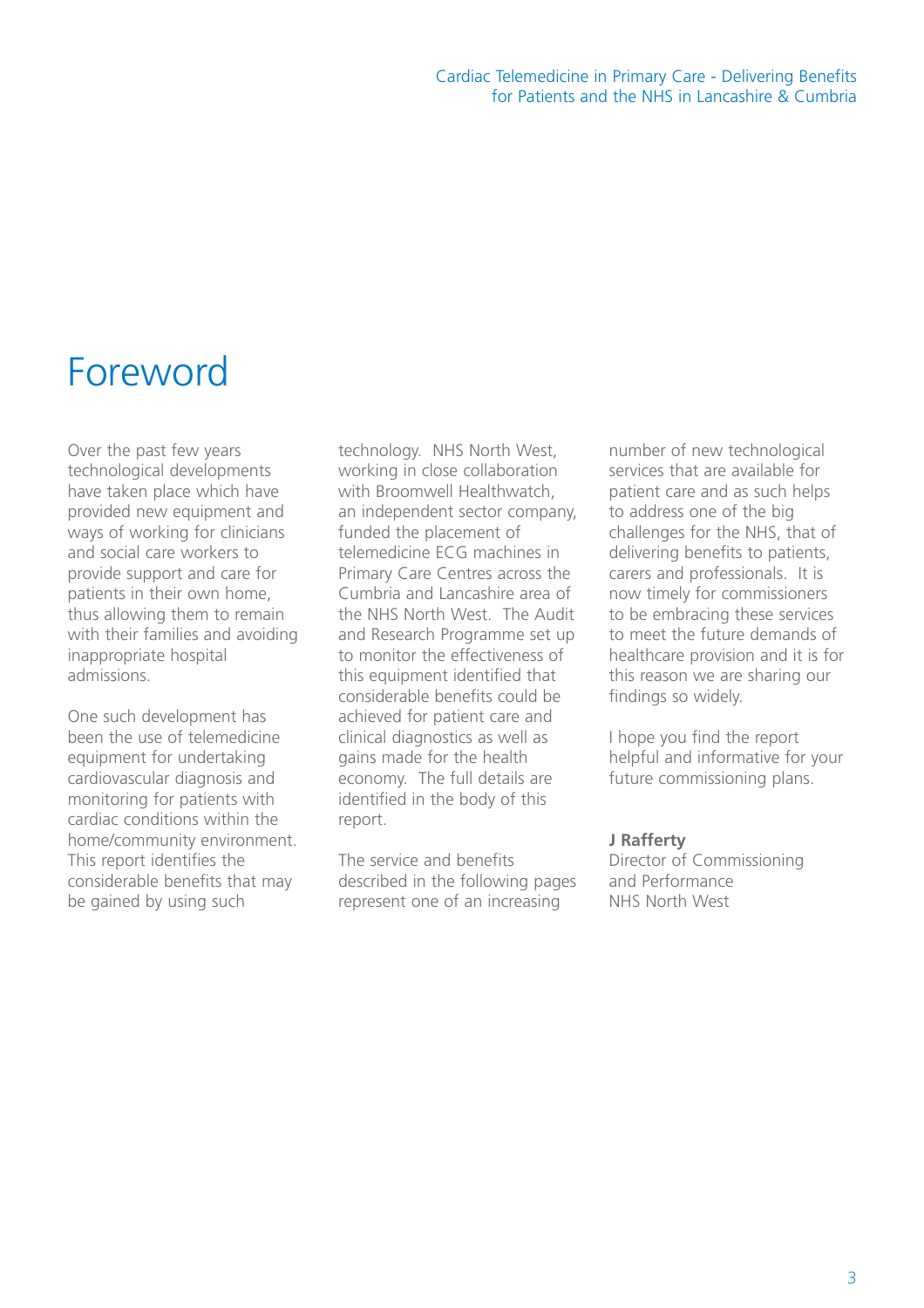# Executive Summary

In Cumbria and Lancashire the Strategic Health Authority (now part of NHS North West) funded by development money from the then Directorate of Access and Choice at the Department of Health worked closely with Broomwell Healthwatch, a company that had already developed a telemedicine ECG interpretation service, to audit the use of this new technology in various primary care settings. The aim of this work was to establish whether there were any benefits to be gained from this new way of working.

This report publishes the results of the audit and details the opinions of clinicians who had used this telemedicine equipment to assist them in the management of their patients. This information was collected by the SHA using an audit questionnaire and by commissioning the service of Ipsos MORI to undertake a series of focus groups to collate opinion with regard to the new service.

The benefits to patients and the NHS identified by this work may be summarised as follows:

#### **• Patient Benefits**

- **•** Patients may avoid unnecessary hospital attendance
- **•** Patients are able to access care within their local community.

#### **• Operational Benefits**

- **•** The equipment is convenient and easy to use.
- **•** The equipment is lightweight and portable allowing use in varying locations
- **•** The system saves time for clinical and managerial staff.

#### **• Clinician Benefits**

- The service provides access to prompt expertise in ECG interpretation
- **•** Clinicians have confidence in the accuracy of ECG interpretation which supports their clinical diagnosis
- **•** The service is reliable and provides 24-hour support – 365 days per year.

#### **• Health Economy Benefits**

- **•** The number of inappropriate hospital attendances was reduced
- **•** Financial savings can be redistributed in line with local priorities.

The report also outlines the benefits as we see them of collaborative working with the independent sector and concludes with a series of recommendations to commissioners who we believe should consider use of telemedicine technology in cardiac care.

Whilst not part of the formal audit, once it became clear that this technology was supporting clinical decision making to the extent that inappropriate referrals to A&E departments were being prevented, an estimate of the potential financial savings being accumulated during the pilot was made. When extrapolated to England as a whole we suggest that the potential financial savings could be a minimum of £45 million per annum.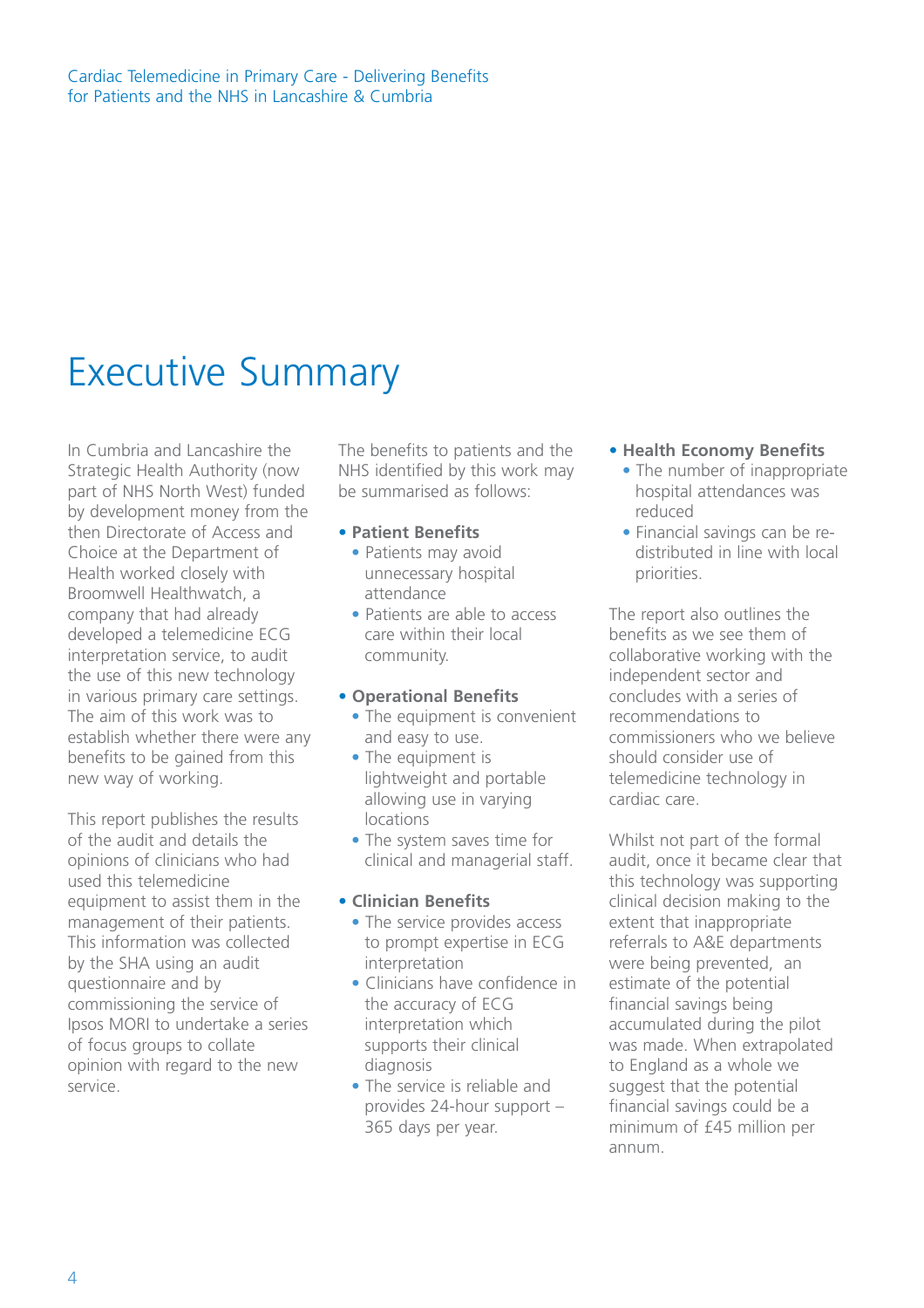# Section 1 The Pilot and how it was undertaken

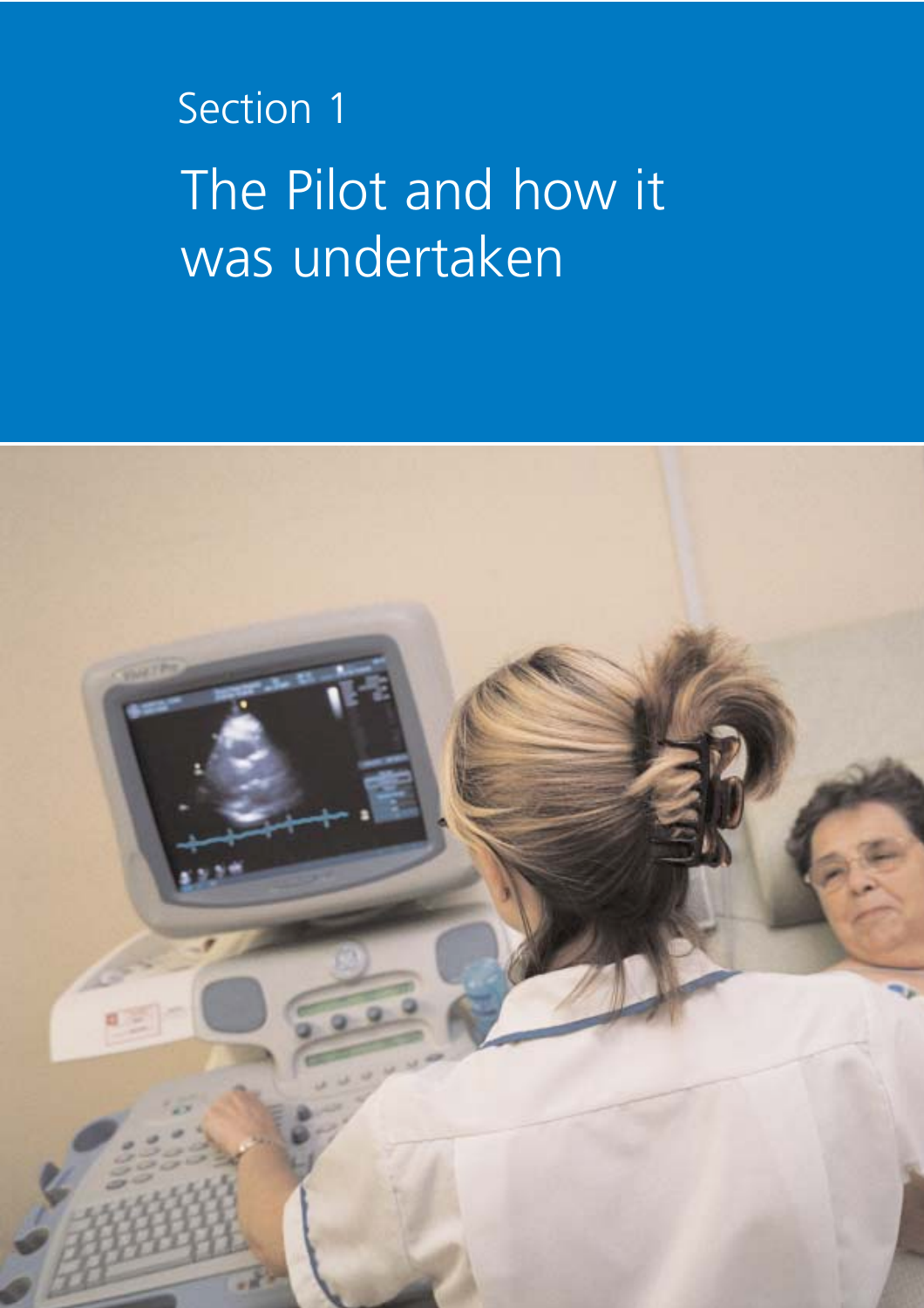# The Pilot and how it was undertaken

#### **1.1 Introduction**

In 2005 the Cumbria and Lancashire Strategic Health Authority (C&L SHA, now part of NHS North West), supported by the Diagnostic Futures Programme at the Department of Health (DH), undertook an Audit and Research Programme to evaluate the ease of use and effectiveness of telemedicine diagnostics when used in a primary care setting.

Research such as this has been conducted elsewhere in the world, particularly in Italy (Scalvini et al 2005) and America, where workers have identified that definite patient, clinical and health economic gains may be achieved by using this equipment.

We are also aware that other centres in the UK have been using a variety of new telemedicine technologies for a number of years with considerable benefits for patient care.

In order to evaluate cardiac telemedicine in community settings, a number of GP practices as well as two established NHS walk-in centres were recruited with the support of the Lancashire and South Cumbria Cardiac Network. The network also provided advice about evaluation. Each was offered the opportunity to trial telemedicine electro-cardiograph (ECG) machines for a period of six months.

Every location was asked to use this equipment exclusively for the duration of the pilot, and, as part of the project, were asked to complete an audit questionnaire; the results of which are detailed in this report. Medical, nursing and managerial staff were also asked to take part in focus groups conducted by the Ipsos MORI organisation; the findings of which are included in section 2 of this report.

#### **1.2 Why did we pilot Telemedicine and how did we go about it?**

Within primary care, ECGs are usually undertaken by nursing staff who often have limited training in interpretation of the results. GPs may also experience difficulty in reading ECGs, as many do not see them sufficiently often to interpret complex readings or on occasion maintain their clinical competence in this area of practice. In addition, questions are raised with regard to the reliability of the ECG machine readers, which may not always give an accurate result. One of the prime aims of this pilot was therefore to investigate options that would enable GPs and other practitioners to access a reliable and accurate way to support them to interpret ECGs and so assist them with clinical diagnosis and management of the patient's health needs. It was also hoped that this technology would provide additional benefits including operational simplicity, reductions in inappropriate hospital attendance and achieve financial savings that could be re-invested in patient care.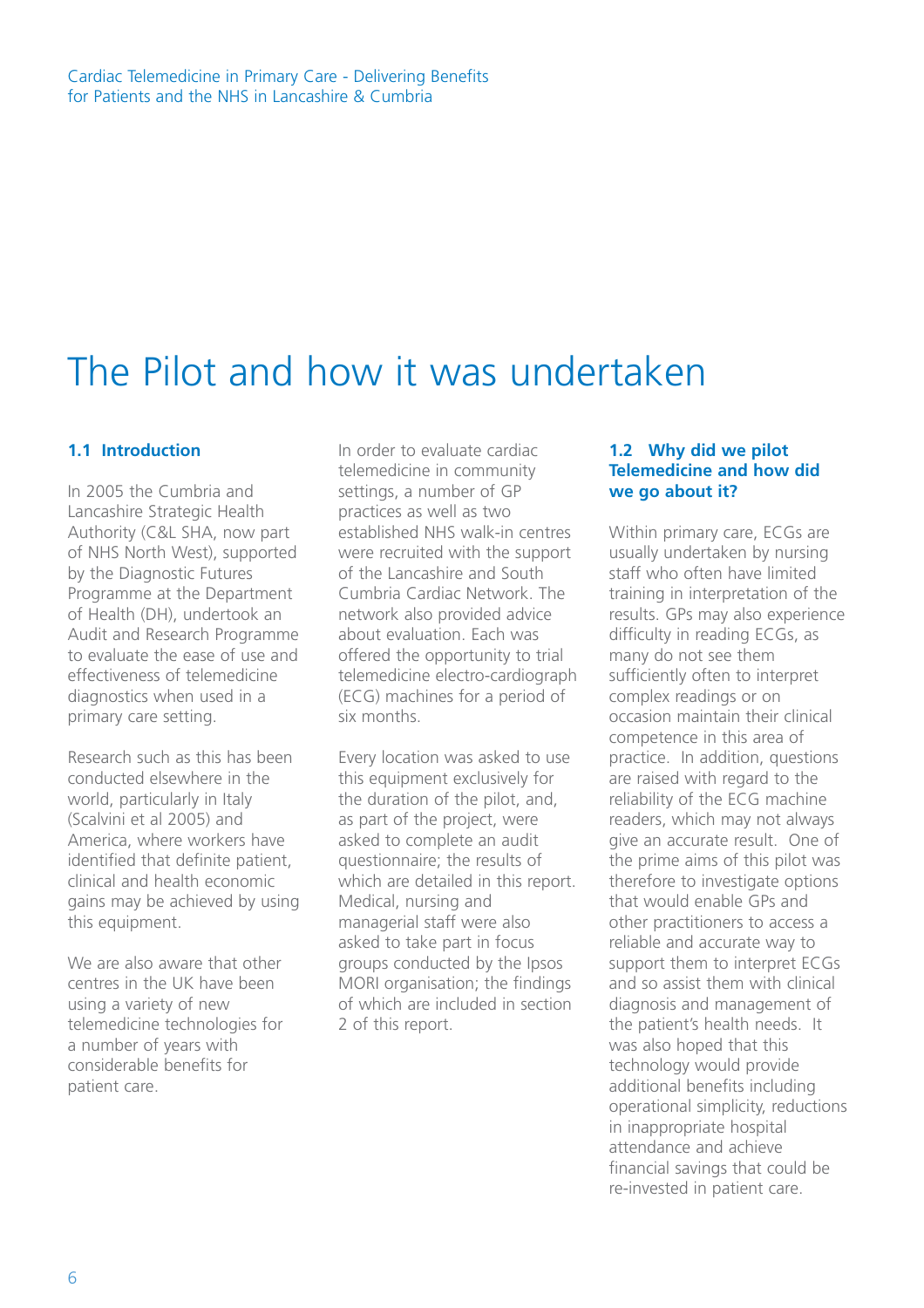At present most primary care centres use a conventional 12 lead ECG machine to:

- Assess patients who present with acute clinical symptoms
- Evaluate progress in the clinical condition of patients with long-term conditions such a hypertension or diabetes
- As a screening tool to provide clinical data prior to an outpatient referral.

These machines take a recording and then produce a paper tracing for the clinician (usually doctor) or the machine's inbuilt electronic reader to interpret.

#### **1.3 How does the Telemedicine technology work?**

Telemetric 12-lead ECG machines are used in an identical manner as conventional machines but, with this equipment, the recording obtained is transmitted wirelessly along a land-based phone line to a call centre where a team of clinically trained staff are available 24 hours a day, 365 days per year to interpret the results. During

transmission, the team are in constant communication with the patient's doctor, nurse or paramedic and, having awareness of the clinical situation, are then able to provide an accurate interpretation and provide an immediate result to support delivery of quality patient care.

#### **1.4 Pilot Methodology**

Telemedicine ECG machines were placed in 15 General Practices and two walk-in centres within the area in the North West of England covered by the Cumbria & Lancashire SHA Centre selection was made at random, the clinical teams at each location being given the option to take part in the work. The final decision to participate was made by the clinicians following demonstration of the ECG equipment and service. The distribution of the participating centres by Primary Care Trusts (PCTs) is shown in table 1. The PCTs identified are those in existence prior to the reconfiguration in October 2006.

#### **Table 1 - Centre distribution by Primary Care Trust**

Primary Care Trust Blackpool (1) Fylde (3) Wyre (1) Chorley & South Ribble (3) West Lancashire (2) Hyndburn & Ribble Valley (1) Blackburn with Darwen (1) Morecambe Bay (1) North Cumbria (2) Blackpool Walk-in Centre Skelmersdale Walk-in Centre

The practices and walk-in centres were distributed across the Cumbria and Lancashire SHA area with most PCTs being represented in the project. The audit included practices of varying patient list sizes (3800 – 15600), number of General Practitioners (2 – 5) and organisational complexity.

It was however identified by the project team that a greater number of centres in Lancashire elected to be included than in Cumbria.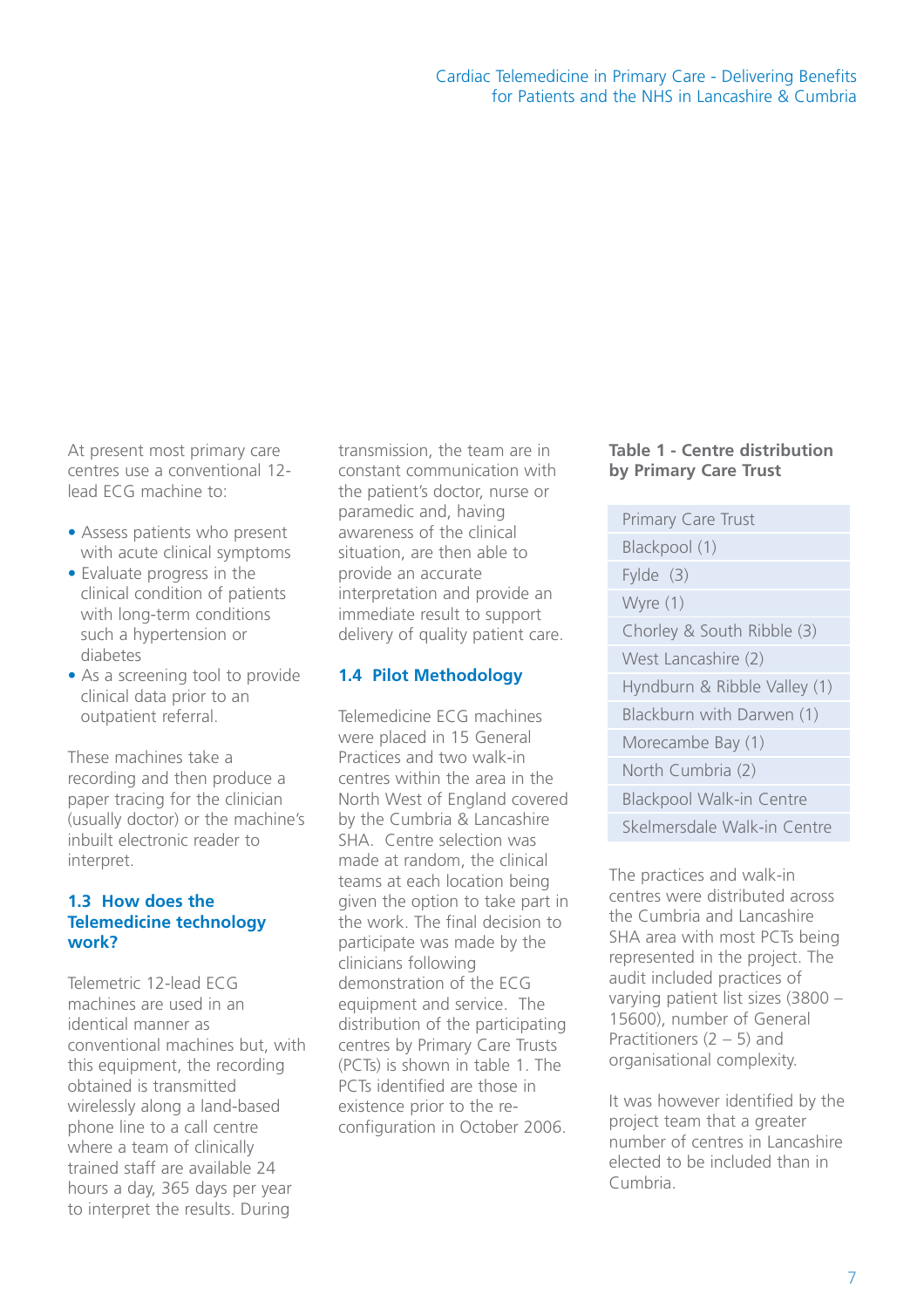The centres were asked to use the telemetric ECG machines in the same manner as their usual equipment so that no change in practice would take place to influence the results.

The machines were funded through the project for each centre for a six-month period with the requirement that, on each occasion of usage, the clinician undertaking the investigation would complete a basic audit questionnaire and that the clinical staff agreed to take part in a focus group conducted by the Ipsos MORI organisation at the end of the project period.

The format of the questionnaire was designed to identify the objectives of the audit and to ensure that the workload of the clinician would not be increased, so aiding their compliance in recording the required information.

The basic audit questionnaire is shown below:

#### **1.5 How were the ECGs interpreted?**

The project team commissioned Broomwell Healthwatch, an independent sector company based in Manchester, to supply the telemedicine ECG machines and offer GPs and other healthcare professionals access to immediate, expert interpretation of ECGs by experienced cardiology-trained clinicians. Before engaging in the work programme, the team had to ensure that clinical governance and probity issues relating to NHS patient care were incorporated into the contracting arrangements.

GP surgeries using the service would send ECGs to the Broomwell Healthwatch Centre by telephone and receive back a verbal report with a full written interpretation within minutes by email or fax.

Typically, a nurse at the GP surgery or NHS walk-in centre would record an ECG on a patient at the surgery and would then telephone the Broomwell Healthwatch call centre. Cardiology staff at the centre would answer the call and receive the ECG down the telephone line and would then give an immediate verbal interpretation of the ECG. If the ECG showed any acute changes, immediate action could be taken. Following the verbal report, a full written ECG report would be sent back to the GP surgery within minutes, together with a copy of the ECG by email or fax for inclusion in the patient record.

| Patient<br>Number | Birth taking ECG Details |  | Date of Clinician Clinical Ease/Difficulties in Use ECG Change Patient Management Outcome |  |
|-------------------|--------------------------|--|-------------------------------------------------------------------------------------------|--|
|                   |                          |  |                                                                                           |  |
|                   |                          |  |                                                                                           |  |
| $F$ † $\subset$   |                          |  |                                                                                           |  |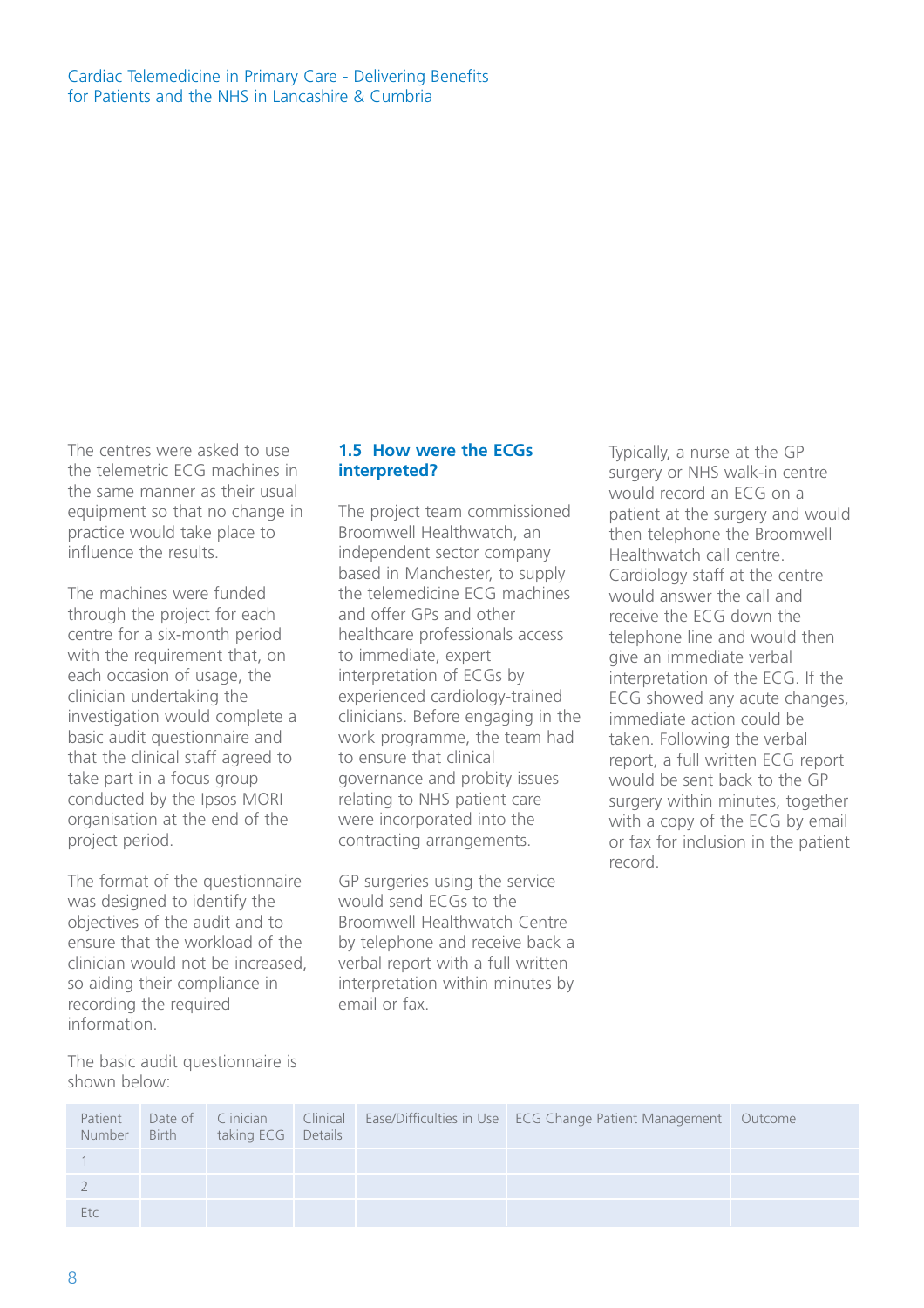The ECG machine provided is hand held and easy to use. The ECG is stored in the memory of the device and is transmitted as an acoustic (i.e. sound) signal via a telephone to the Broomwell Healthwatch centre, where it is captured and displayed on screen. The transmission time is 45 seconds. The quality of the ECG trace received by Broomwell Healthwatch is extremely high and the ECG trace along with a written report is sent to the GP surgery by email or fax (depending on the preference of the surgery).







**Recording the ECG**

Staff at the Broomwell Healthwatch centre who perform the ECG interpretation are all UK practising nurses or medical staff who have had extensive cardiology experience in coronary care or other secondary care units. They are selected for their ECG interpretation skills and are subject to ongoing training, testing and audit by consultant cardiologists who provide a quality control process for the service.



**Clinicians at the centre see the ECG on screen and create a full report**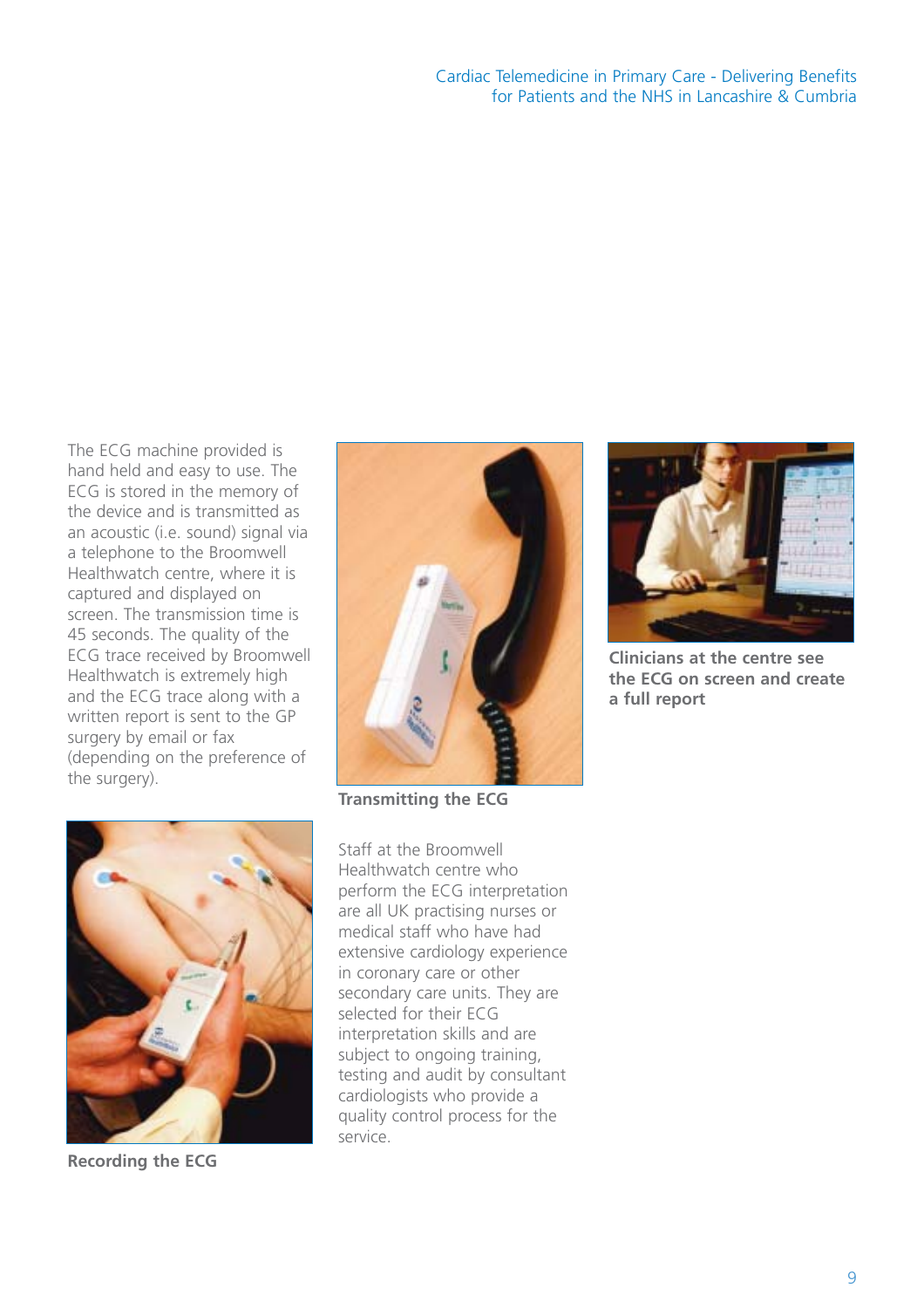Cardiac Telemedicine in Primary Care - Delivering Benefits for Patients and the NHS in Lancashire & Cumbria

#### **1.6 Clinical Standards**

Telemedicine ECGs offer an alternative means of undertaking patient diagnostics but, as this system was replacing conventional equipment, it had to be shown that patient care and safety was not being jeopardised and that, as an improved service was envisaged, benefits should be seen for patients, clinicians and the health economy.

For this reason the following criteria were set:

- On no occasion should patient safety be compromised by equipment or system failure or confidentiality be breached due to problems of data transfer
- The new equipment and service should be at least as reliable and as easy to use in clinical practice as conventional ECG machines and should represent an improvement in patient care.

#### **1.7 Consistency Check**

Towards the end of the audit analysis Broomwell supplied a breakdown of the outcomes of 2750 calls that they had dealt with in preceding years. The audit team extracted 55 patients who attended one of the walkin centres from this group and directly compared the decisions made about their care setting with figures from Broomwell's national data. Local data showed a remarkable degree of consistency when compared to Broomwell's larger co-hort. We believe that although the local audit numbers are small, they are a true reflection of the overall findings of this work.

| Data Source                | <b>Remain within</b><br><b>Primary Care</b> | Refer to<br><b>Hospital</b> | <b>Total Number</b><br>of calls |
|----------------------------|---------------------------------------------|-----------------------------|---------------------------------|
| Local Audit<br>Data        | 82%                                         | 18%                         | 55                              |
| Broomwell<br>National Data | 86%                                         | 14%                         | 2750                            |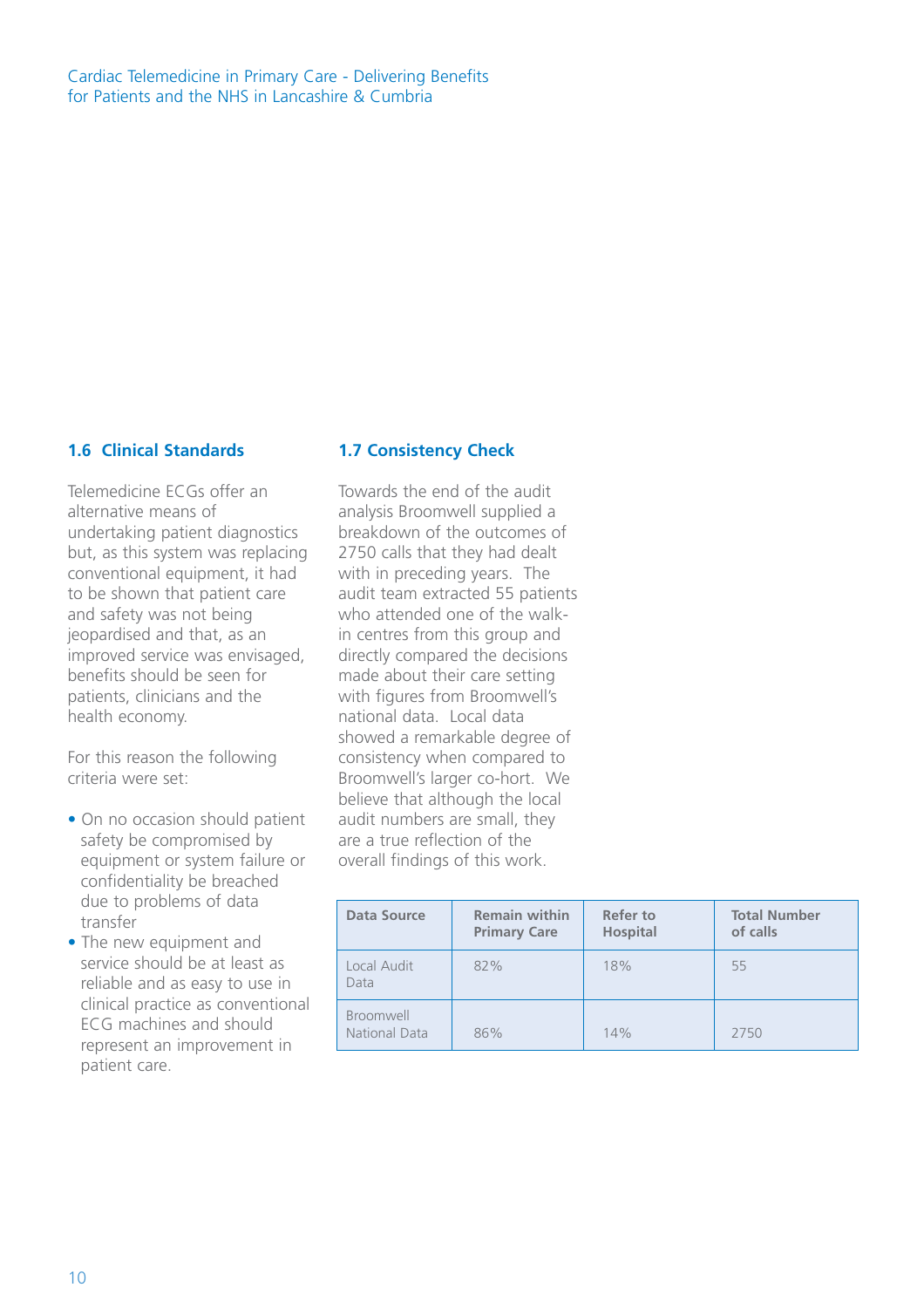# Section 2 The Ipsos MORI research

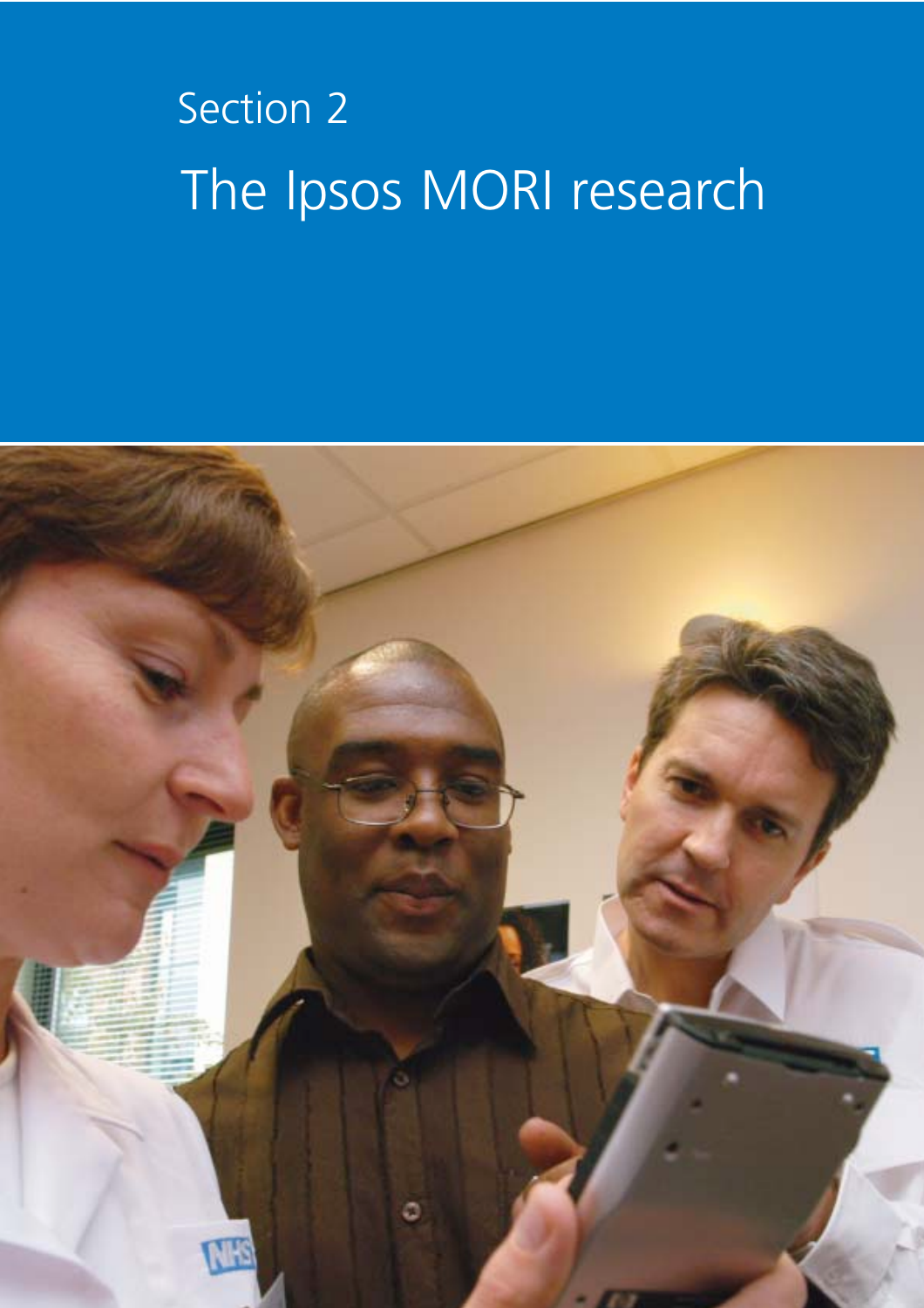# The Ipsos MORI research

#### **2.1 Introduction**

Cumbria and Lancashire SHA felt it important that part of the evaluation of this pilot should include qualitative assessment and be independent of local players.

For this reason it commissioned Ipsos MORI to undertake four focus groups which included GPs, nurses and managers who had direct experience of using this service. In addition a detailed telephone interview was conducted with Broomwell Healthwatch.

Ipsos MORI's report is published in full in this section.

**A Review of Attitudes to Telemedicine ECG Equipment across the North West – Outcome Focus Group studies conducted by Ipsos MORI**

#### **Contents**

#### **Executive summary**

#### **1 Introduction**

- 1.1 Background, Aims and objectives
- 1.2 Methodology
- 1.4 Publication of Data
- 1.5 Acknowledgements

#### **2 Experiences of using telemetric ECG equipment**

- 2.1 Overview
- 2.2 Suggested improvements to the equipment
- 2.3 Benefits of using telemedicine ECG machines
- 2.4 Drawbacks to using the equipment
- 2.5 Cost as a barrier to using telemedicine ECG equipment

#### **3 Patient views of telemedicine ECG equipment**

3.1 Positive views from patients

#### **4 The impact of using telemetric ECG equipment**

- 4.1 Overview
- 4.2 Impact on clinical procedures
- 4.3 Impact in rural areas
- 4.4 Training

#### **5 Looking to the future**

- 5.1 The future
- 5.2 Expanding the range of Telemedicine ECG equipment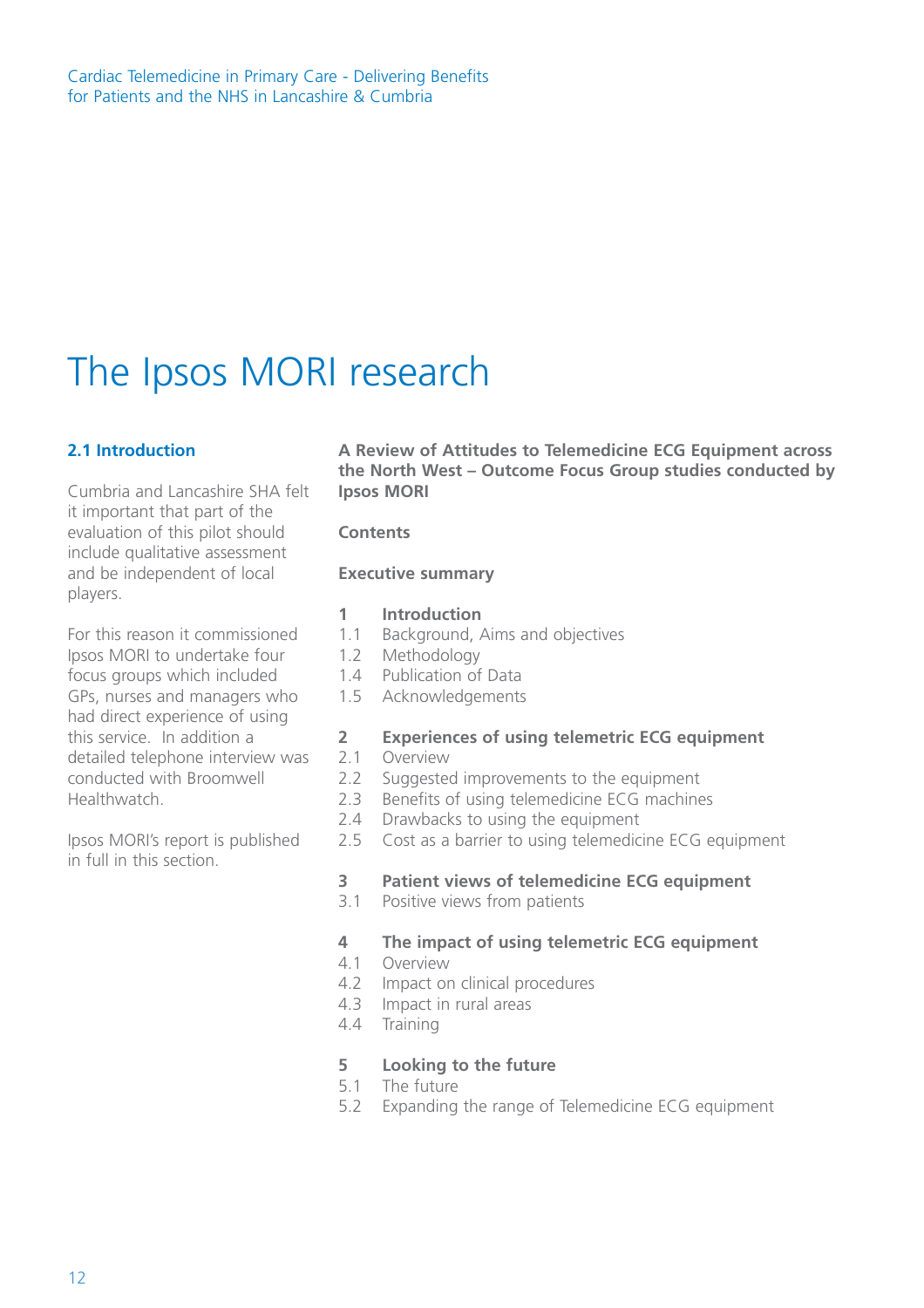#### **Executive summary**

Overwhelmingly, the practice staff we spoke to in both Lancashire and Cumbria say they find telemetric ECG equipment very user-friendly. Furthermore, they say that it works very well and report no technical problems whatsoever.

Importantly, practice staff say that patients are unanimously positive about the equipment, and that they trust the technology. Most impressed are those patients in Lancashire who have not previously been able to have an ECG at their local surgery, but are now able to undergo the procedure at their local surgery, rather than making a (often long) trip to hospital.

Practice staff in both Cumbria and Lancashire staff feel that one of the main benefits of using the equipment is its portability. As the equipment is hand-held it opens up the possibilities of conducting ECGs whilst on home visits. In particular, staff in Cumbrian practices feel that performing ECGs in the patients home could one of the main ways of using telemetric ECG equipment. They do stress however, that in order for this to be effective it must be possible to transmit the ECG down a mobile telephone line.

Additionally, among some small, Lancashire practices where no GP is on hand to interpret ECG readings,

speed of use and the knock-on effect of time-savings to the practice emerge as the key advantages. These practices feel they have benefited the most from the pilot and are the most enthusiastic about the advent of telemetric equipment.

Sometimes having to wait for a written report emerges as an area of concern for some practice staff, particularly in Cumbria. Staff claim to often have to wait 20-30 minutes for the report, which is perceived to have a knock-on effect on appointment times and can result in reluctance to use the equipment when they have a traditional machine which can give faster results.

The perceived cost of running the equipment emerges as a significant barrier among practice staff. In particular, staff in Cumbria feel the equipment is prohibitively expensive given the amount of likely usage, as they prefer to use their traditional equipment and to use telemetric ECG as a 'back-up'. Staff in Lancashire however, feel that the equipment 'probably' represents good value for money as it may reduce the amount of A&E admissions, and thus over time it may 'pay for itself'. However, staff feel that GPs may be unwilling to pay for the equipment as they may feel they are 'losing out' financially, and as such, staff in Lancashire

would be keen to see the local PCT fund the equipment.

Telemetric ECG equipment has had the most impact in practices that did not previously have access to traditional ECG equipment. In Lancashire practices telemetric ECG equipment has resulted some patients avoiding a visit to A&E, however, more commonly it has resulted in increased quality of patient information if the patient does go to hospital.

However, practice staff in Cumbria (who have traditional ECG machines) have not seen the same level of impact express only muted enthusiasm for the telemetric equipment. Staff report that practices that do not currently have ECG machines (or a GP able to interpret the results) should be prioritised, as the equipment is likely to have the most impact in these practices.

Looking to the future, practice staff are overwhelmingly positive about the advent of telemetric equipment in primary care. Not only would staff be keen to use the equipment for home visits but they also feel that telemedicine could be expanded to also include Spirometry and photographing skin lesions.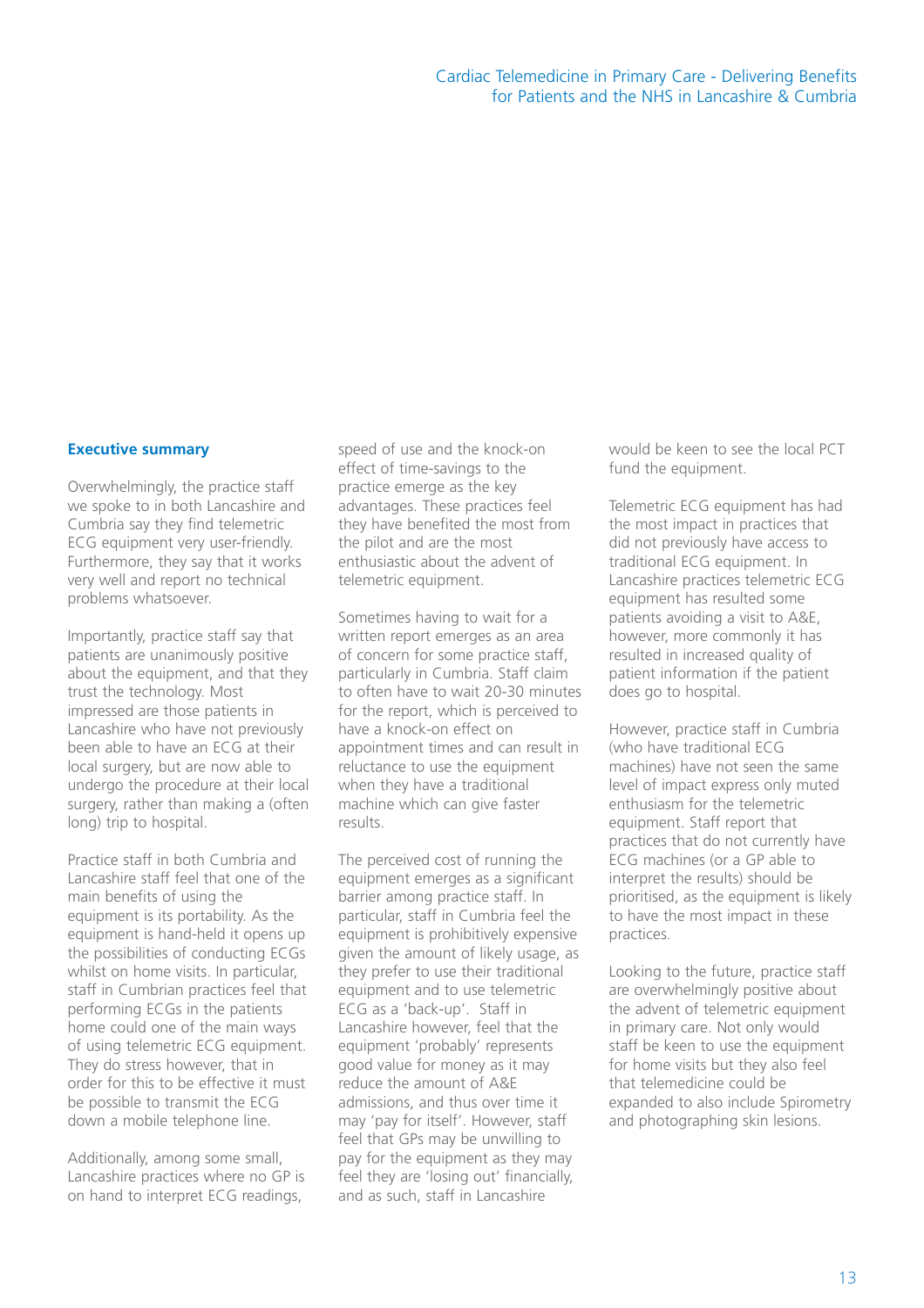#### **1. Introduction**

This report contains the findings of a study conducted by the Ipsos MORI Social Research Institute on behalf of NHS North West (formerly Cumbria and Lancashire Strategic Health Authority).

#### **1.1 Background, aims and objectives**

NHS North West is conducting a pilot study of telemedicine diagnostic ECG equipment in a variety of NHS settings throughout Cumbria and Lancashire. The equipment enables patients to undergo an ECG at their local GP surgery or walk-in centre, have it transmitted via a telephone line to a specialist who analyses it, and receive a diagnosis from their GP while they wait.

A range of GP surgeries and Walkin Centres in Cumbria and Lancashire participated in the study, the greater number being from the latter area (3 Cumbria:12 Lancashire). This balance needs consideration during the report and may need to be reviewed for future work.

The aims and objectives of this project were as follows:

• To assess the perceived effectiveness of the telemedicine technology;

- To explore the advantages and drawbacks to using the equipment;
- To examine the impact that the equipment has had;
- To gauge clinician's views of patient reactions to the use of telemedicine technology; and
- To discuss the possibilities of future usage of telemedicine equipment.

#### **1.2 Methodology**

Ipsos MORI used qualitative methods for this study. The research consisted of the following components:

- Three discussion groups with GPs, practice managers, nurses and healthcare assistants in Lancashire;
- One discussion group with nurses and a practice manager in Cumbria; and
- •One in-depth telephone interview with the telemedicine provider, Broomwell Healthwatch.

All discussion group participants were taking part in the telemedicine pilot and were recruited by NHS North West, who also supplied the venues and refreshments.

The topics covered in the discussion groups were:

- Experiences of using the telemedicine ECG equipment;
- Advantages of, and barriers towards, using the equipment;
- Patient views and experiences of telemedicine;
- The perceived impact of using the equipment; and
- The future of telemedicine.

In addition to the discussion groups, Ipsos IPSOS MORI conducted an indepth telephone interview with Broomwell Healthwatch, the company responsible for providing the equipment and analysing the ECG reports. This interview covered; background to telemedicine, patient and clinicians' reactions to the equipment, and the future of telemedicine.

#### **1.3 Presentation and interpretation of the data**

#### **Qualitative findings**

It is important to note that qualitative research is designed to be illustrative rather than statistically representative and therefore provides insight into why people hold views, rather than conclusions from a robust, valid sample. In addition, it is important to bear in mind that we are dealing with people's perceptions, rather than facts.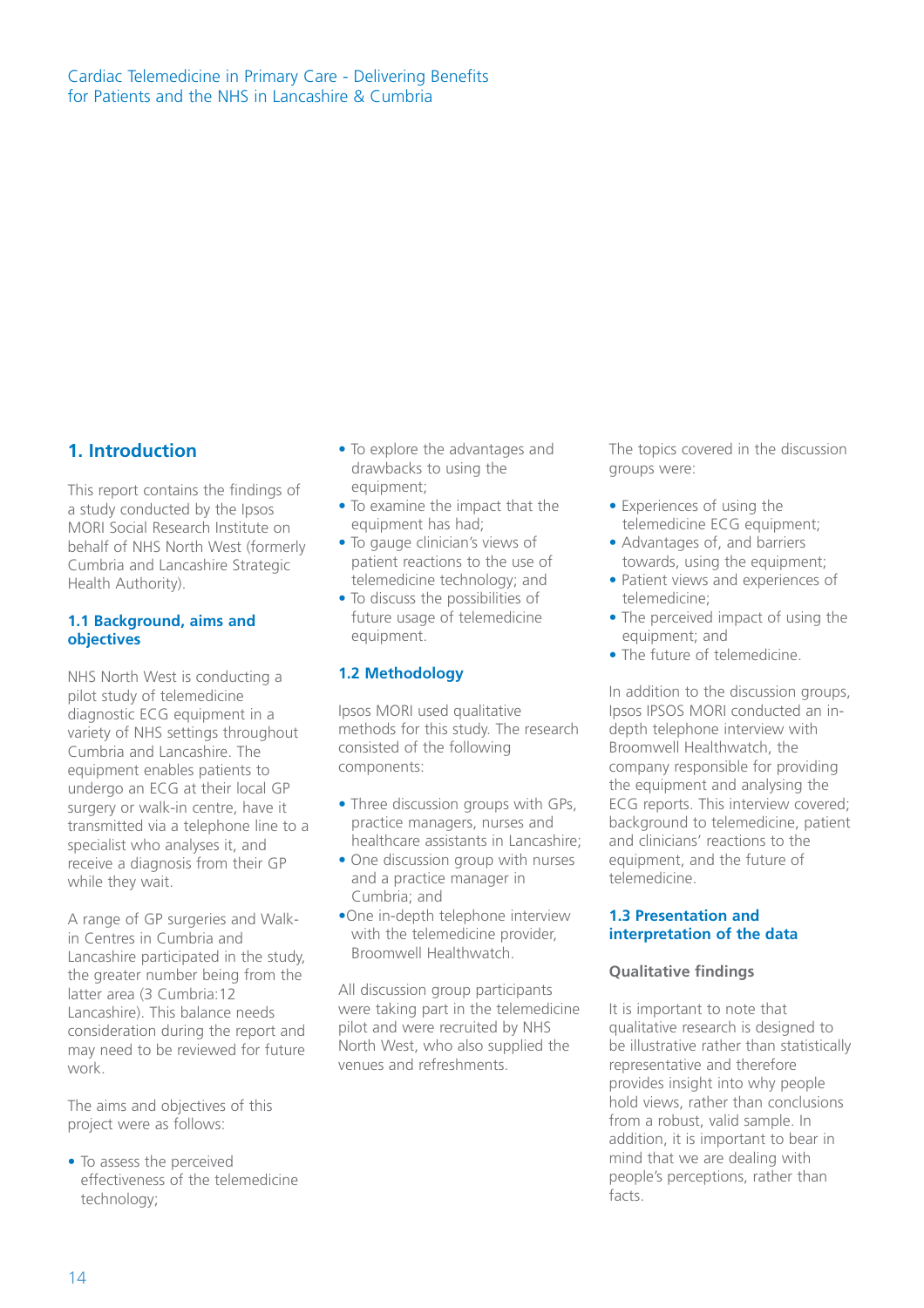#### Cardiac Telemedicine in Primary Care - Delivering Benefits for Patients and the NHS in Lancashire & Cumbria

Throughout the report, use is made of verbatim comments from participants. Where this is the case, it is important to remember that the views expressed do not always represent the views of the group as a whole, although in each case the verbatim is representative of, at least, a minority.

#### **1.4 Publication of data**

Our standard Terms and Conditions apply to this, as to all studies we carry out. Compliance with the MRS Code of Conduct and our clearing is necessary of any copy or data for publication, web-siting or press releases which contain any data derived from Ipsos MORI research. This is to protect our client's reputation and integrity as much as our own. We recognise that it is in no-one's best interests to have survey findings published which could be misinterpreted, or could appear to be inaccurately, or misleadingly, presented.

#### **1.5 Acknowledgements**

IPSOS MORI would like to thank Julie Hendry, Steve Ward and their colleagues at NHS North West for their help and assistance in the development of the project. We would also like to thank Michael and Joshua Rowe at Broomwell Healthwatch and the Practice Staff who participated in this study, without whose input the research would not have been possible.

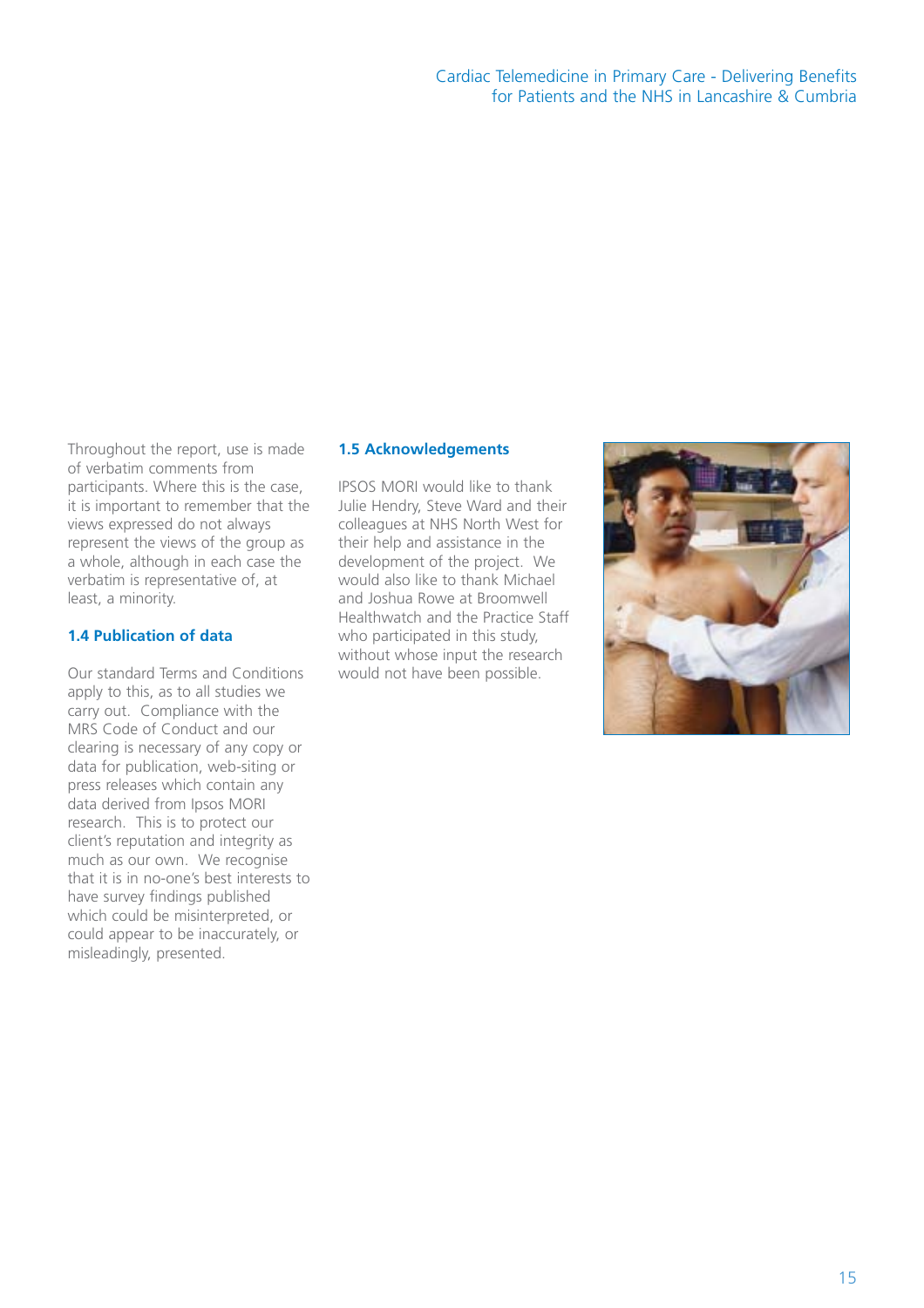#### **2. Experiences of using telemetric ECG equipment**

#### **2.1 Overview**

Overwhelmingly, the practice staff we spoke to in both Lancashire and Cumbria say they find the telemetric ECG equipment very user-friendly and, as such, say it is easy to train up other members of staff to use. Since using the machine requires a relatively low level of training, in most cases a nurse or healthcare assistant will use the equipment, this, in turn can free up more specialist members of staff.

### *"It's brilliant. It's quick, it's convenient… it's just really easy"*

#### **Lancashire practice**

A minority of practice staff say that initially they were dubious about using the new equipment, however, they soon overcame this initial scepticism when they discovered how easy it is to use.

*"The first couple we did I thought 'oh gosh this is a palaver, I don't think I fancy this'… but it's like anything else, once you actually get into it it's easy"*

#### **Nurse, Lancashire practice**

Practice staff report no technical problems whatsoever using the telemetric ECG machines. However, some staff say that on a few occasions they have had to transmit the ECG twice due to interference.

#### **2.2 Suggested improvements to the equipment**

All practice staff we spoke to  $-$  in particular those in Lancashire – say they find the telemedicine equipment works very well, and most could not think of any further improvements they would like to see made to the current system.

One member of staff however, says that the machine holds the last ECG results until this is manually cleared. As such, the staff need to ensure that they delete the previous ECG results before using the equipment. She thinks it would be helpful if the machine could either automatically clear the previous data, or not record another ECG if the previous ECG reading is still present.

Furthermore, practice staff in Cumbria say they would like to receive speedier reports from Broomwell Healthcare. Any delay in receiving reports has a knock-on effect on appointments and can cause delays at the practice.

#### **2.3 Benefits of using telemedicine ECG machines**

For many practice staff in Cumbria and Lancashire, one of the most important benefits of the telemetric ECG equipment is its portability. Staff say their traditional ECG machines are large, bulky and as such, difficult to move. However, the new machines are much smaller, hand-held devices, allowing nurses and healthcare assistants to use them in several different rooms within the practice.

*"It's easy to transfer around the practice to different rooms. You can also take it on visits, where the machine that we had before is quite a large machine so it's not that mobile"*

**Lancashire practice**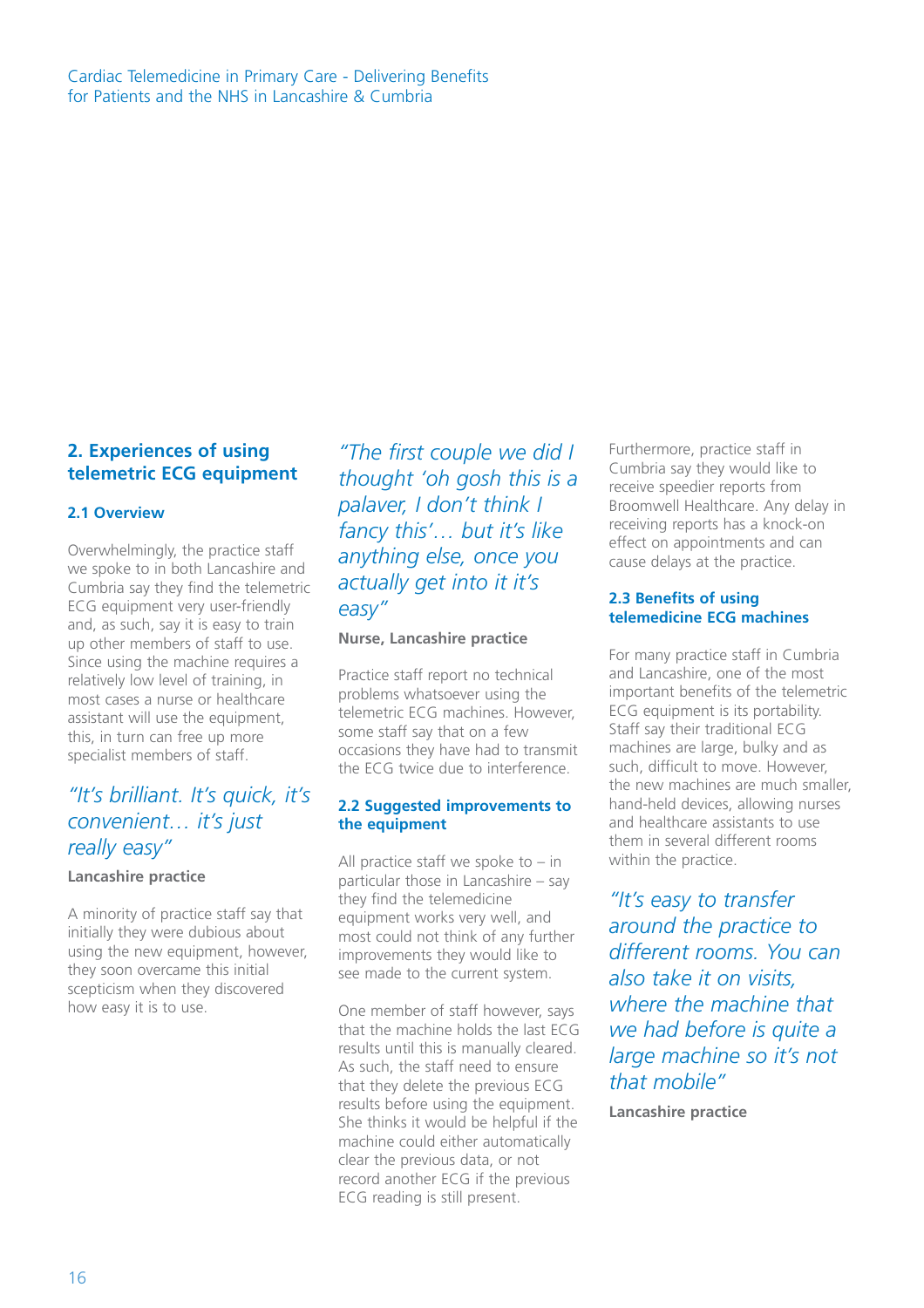

### *"If a patient can't get upstairs you can go to them"*

#### **Lancashire practice**

Similarly, practice staff in Cumbria cite portability as an important advantage, since it has the potential to be used widely in the community, for instance it gives GPs the opportunity to use the equipment for home visits and routine ECGs. This can be particularly helpful among those patients who are housebound or in care-homes.

Along with portability, the most commonly cited advantages of using telemetric ECGs among Lancashire practices (in particular those that did not have a traditional machine) are the speed of use and knock-on effect of time savings to individual practices. This is particularly helpful in those practices where GPs are not confident interpreting ECG readings.

*"I couldn't always interpret the ECGs… sometimes you get peculiar readings, you haven't always got a doctor available and sometime you used to be a bit anxious… 'can I leave it 'til tomorrow?' "*

#### **GP, Lancashire practice**

Most practice staff in Lancashire are pleased that they usually receive the ECG report within about ten minutes of transmitting it, enabling them to slot in routine or even emergency ECGs relatively easily. However, most staff say that on a couple of occasions the ECG report has taken up to 40 minutes to arrive, which has resulted in delays at the practice.

We have had an occasion where this patient had an ECG and it obviously showed something, and the doctor was waiting for the ECG to be faxed back to us… and it didn't come through straightaway so that patient was waiting for a good 35 – 40 minutes. The doctor was waiting. He had to go on visits… whether that could be speeded up would be helpful Nurse, Lancashire practice

Furthermore, staff at Cumbrian practices say they often have to wait 30-40 minutes for the report, which has resulted in reluctance to use the equipment, as they find their traditional ECG machines are quicker.

*"It's blocking our time up, 'cos we're conscious that we've got to wait for this ECG, so you're trying to see other patients, so it could be another 20 [minutes]"*

#### **Nurse, Cumbria practice**

Additionally, practice staff and Broomwell Healthwatch say the ability to undergo an ECG within a familiar environment such as their local surgery is an important benefit to patients. They feel that patients are reassured if they can deal with staff they have already built up a trusting relationship with and so tend to find the process less traumatic than going to the hospital.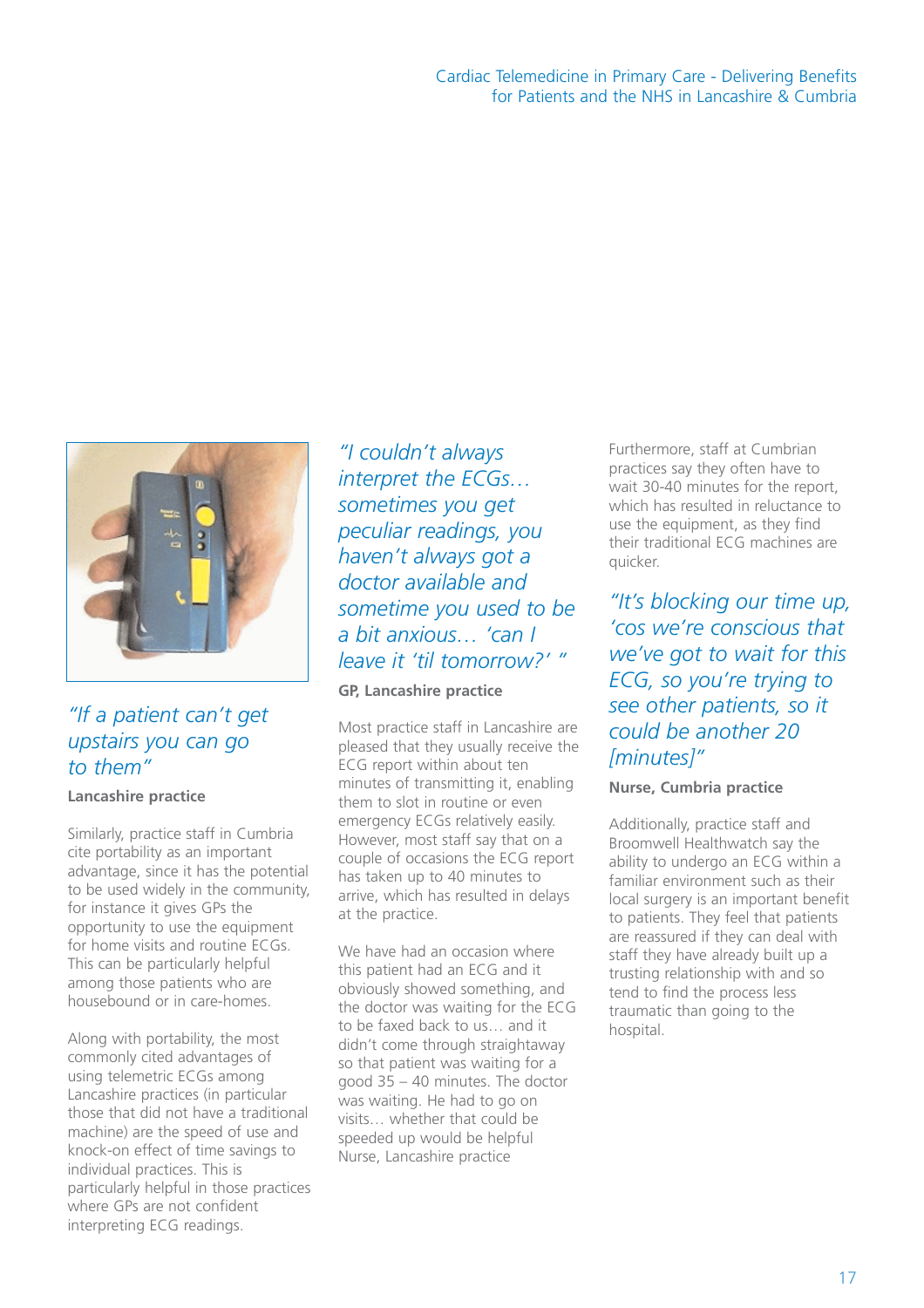*"I think it's more convenient for the patients and they're going to be dealing with people that they know and have a relationship with and probably trust, rather than somebody anonymous at the hospital… They are often less stressed and anxious about coming to the surgery rather than going to the hospital"*

**Lancashire practice**

*"From the patients point of view imagine the … anxiety of when an ambulance is called and he's sent to hospital"* **Broomwell Healthwatch** 

In Lancashire, one GP we spoke to has a special interest in cardiology and has been able to monitor the accuracy of the ECG reports. Encouragingly, as well as the general speediness of reports, this GP was also satisfied that he found the reports on the whole very accurate.

*"I think in general the reports are good and accurate…one in twelve where I've had some minor quibbling but there's been nothing major. So in general one would have to say that the reports are good and accurate and they come promptly"*

**GP, Lancashire practice**

This specialist GP does find however, that the ECG reports received electronically are not quite as clear and easy to read as traditional ECG reports.

*"My only downside is when you get the report, whereas on a normal ECG the red boxes represent 0.2 a second and they're usually divided into five… and on the tracing we get you can't see those five things… you can't accurately show that or see that… This is slightly smaller [than A4] and you lose some of the accuracy and the detail of the time markers*

**GP, Lancashire practice**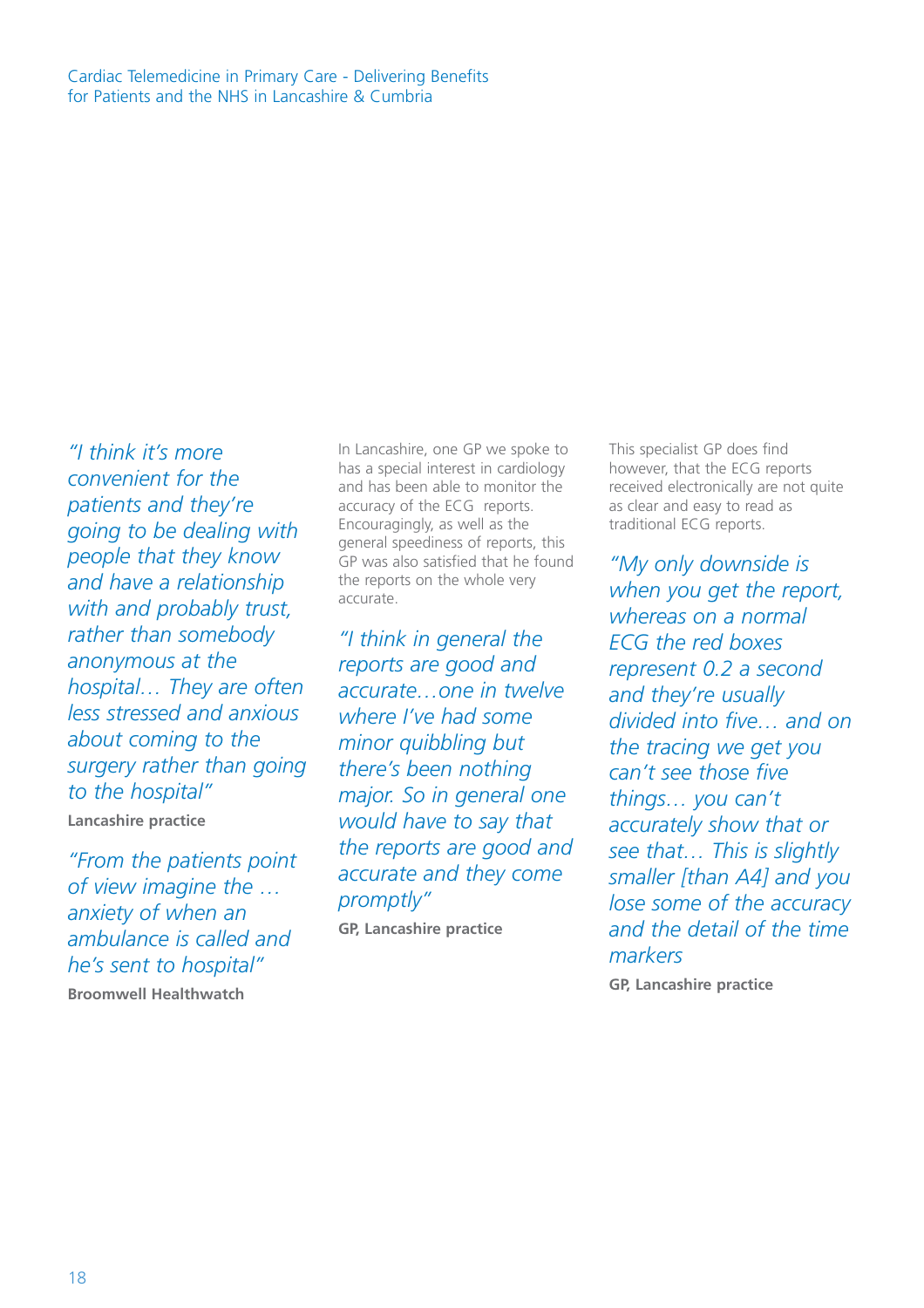#### **2.4 Drawbacks to using the equipment**

By and large, practice staff in Lancashire feel that using the telemetric ECG equipment has very few drawbacks. However, some GPs have complained to Broomwell Healthwatch that their specialists sometimes give too much advice when they give the ECG report. For instance, in some cases specialists have suggested a blood pressure check or other medical procedure which has lead to the GP feeling that there is an overlapping of roles. Broomwell Healthwatch are aware of this issue and in response to this, they say their specialists tend to no longer give recommendations with the ECG report.

*"The only concern that we've had… the doctor and nurse team sometimes give too much advice… one of the doctors was saying 'just interpret the ECG but don't give any recommendations' "*

#### **Broomwell Healthwatch**

Furthermore, one practice which has not traditionally conducted ECGs, has found that using the Telemedicine equipment eats into resourcing at the surgery. Being a small practice with limited space and a small number of staff, they have found that conducting ECGs can be time-consuming. However, it is worth noting that all other Lancashire practices we spoke to find that the ECG equipment saves them time.

*"Historically we never did ECGs because the Clifton Hospital just along the road did and practice nurse appointments are very precious… it does take up practice nurse appointments and we generally have to make it a triple appointment so 30 minutes, not because of the speed of using the ECG, it's really quite fast. It's the elderly people getting dressed afterwards and we haven't got a separate room… so the one drawback for us is that we've had to find those resources"* 

**Lancashire practice**

Although practice staff in Lancashire say that the telemetric equipment saves them time, staff in Cumbria say that waiting for the fax report costs them time. These staff say they often have to wait 30-40 minutes for the report which can hold up appointment, which has lead to reluctance among staff to use this equipment when they have a traditional machine which gives them immediate results. These staff say that in order for the telemetric equipment to be efficient it is important to receive the reports within ten minutes.

*"I found the delay factor of getting a fax sent through from it is the only major stumbling block with it, 'cos sometimes we've waited half an hour to get it faxed through"* **Nurse, Cumbria**

*"The phone call never goes through first time and they always phone back and ask her to do it again"*

**Nurse, Cumbria**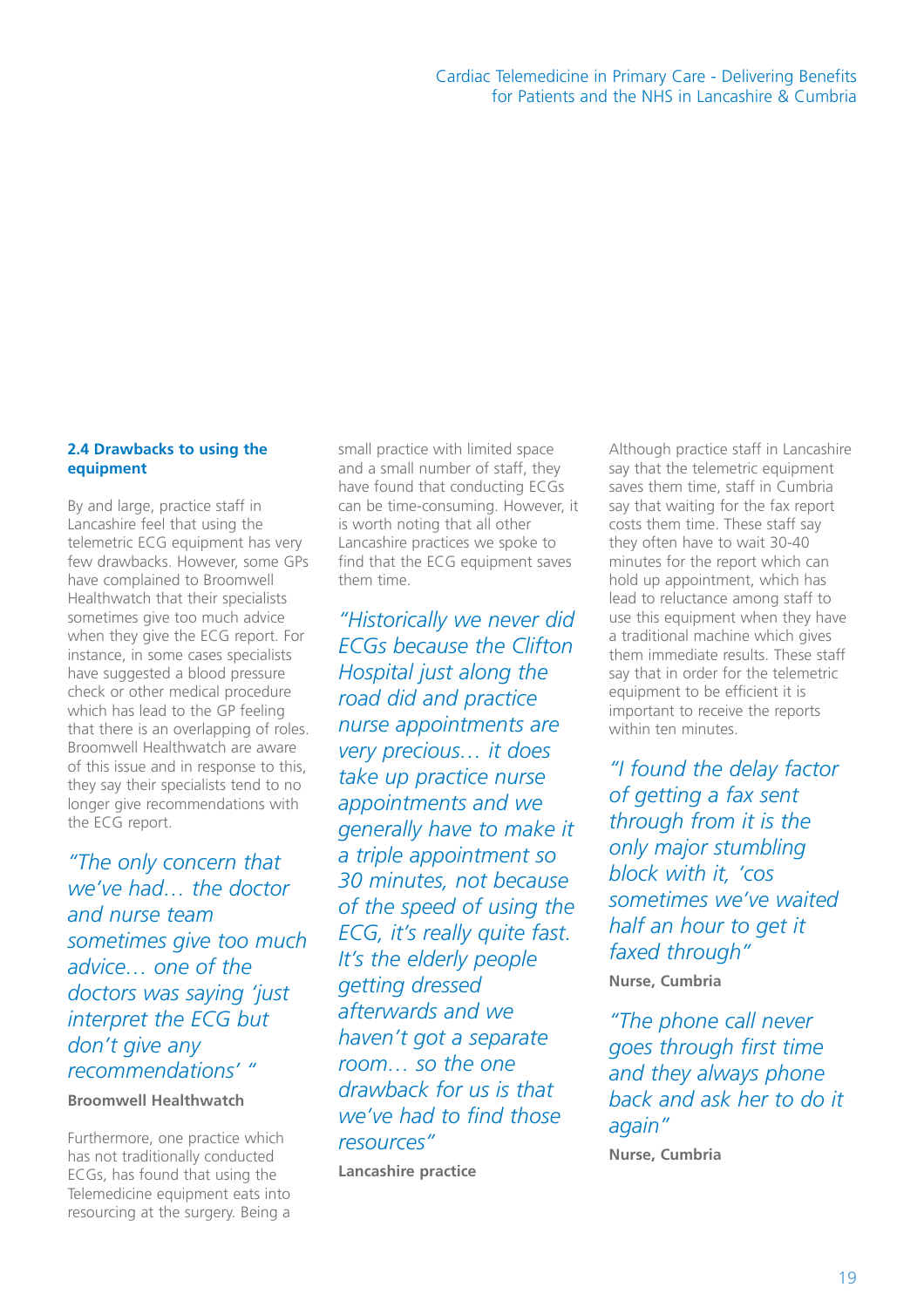#### **2.5 Cost as a barrier to using telemedicine ECG equipment**

Practice staff in Lancashire feel that the advent of telemedicine equipment has the potential for having a massive impact on saving NHS money if it was rolled out across the country. Specifically they feel that much of the savings would result from fewer patients being admitted to hospital.

*"I think it should be very cost-effective for the hospitals 'cos I think a lot of… GPs are a little bit unsure, to be on the safe side let's send them up to medical assessment… which is a phenomenal cost"*

#### **Lancashire practice**

However, at a local level cost is an area of concern for many practice staff – particularly for GPs running their own practices. Although staff are generally very positive about the pilot of ECG machines and feel that the system would benefit local hospitals, the NHS as a whole and the general public, few GPs would be willing to pay for the equipment for their practice, as they feel that they would be 'losing out' personally.

*"They all like the machine and they want it to continue but the downside is the cost… it would be too much for us to continue Lancashire practice We'd have to look into it and how much it was and everything else"*

#### **Lancashire practice**

Practice staff in Lancashire say they feel that the ECG equipment should be funded by their local PCT, but most do not feel optimistic about receiving this funding. However, staff believe that if the cost savings already made by using the new ECG equipment and potential future savings could be measured and demonstrated then the PCTs may be more willing to fund the service.

*"The PCT are saying 'well where are we going to find the money for this'? You should be doing it inhouse"*

**Lancashire practice**

I think you would need to demonstrate some cost savings Lancashire practice Indeed, most practice staff feel that the potential savings outweigh the financial costs of buying and running the equipment at a regional or national level, and therefore feel that in the long-term it would more than pay for itself.

### *"I think it could, longterm, actually pay for itself"*

#### **Lancashire practice**

Some practice staff feel that if PCTs were to fund the equipment, those practices that do not currently have a member of staff who is able to interpret ECGs should be prioritised for funding as this is where the equipment has had, and will have, the most valuable impact. It is worth noting, however, that Cumbrian practices do not feel it is the responsibility of the PCT to fund the equipment, but that individual practices should be accountable for this.

*"In a practice where the doctors weren't au fait with ECGs, having an accurate report would be very helpful, 'cos often there are subtle things which wouldn't*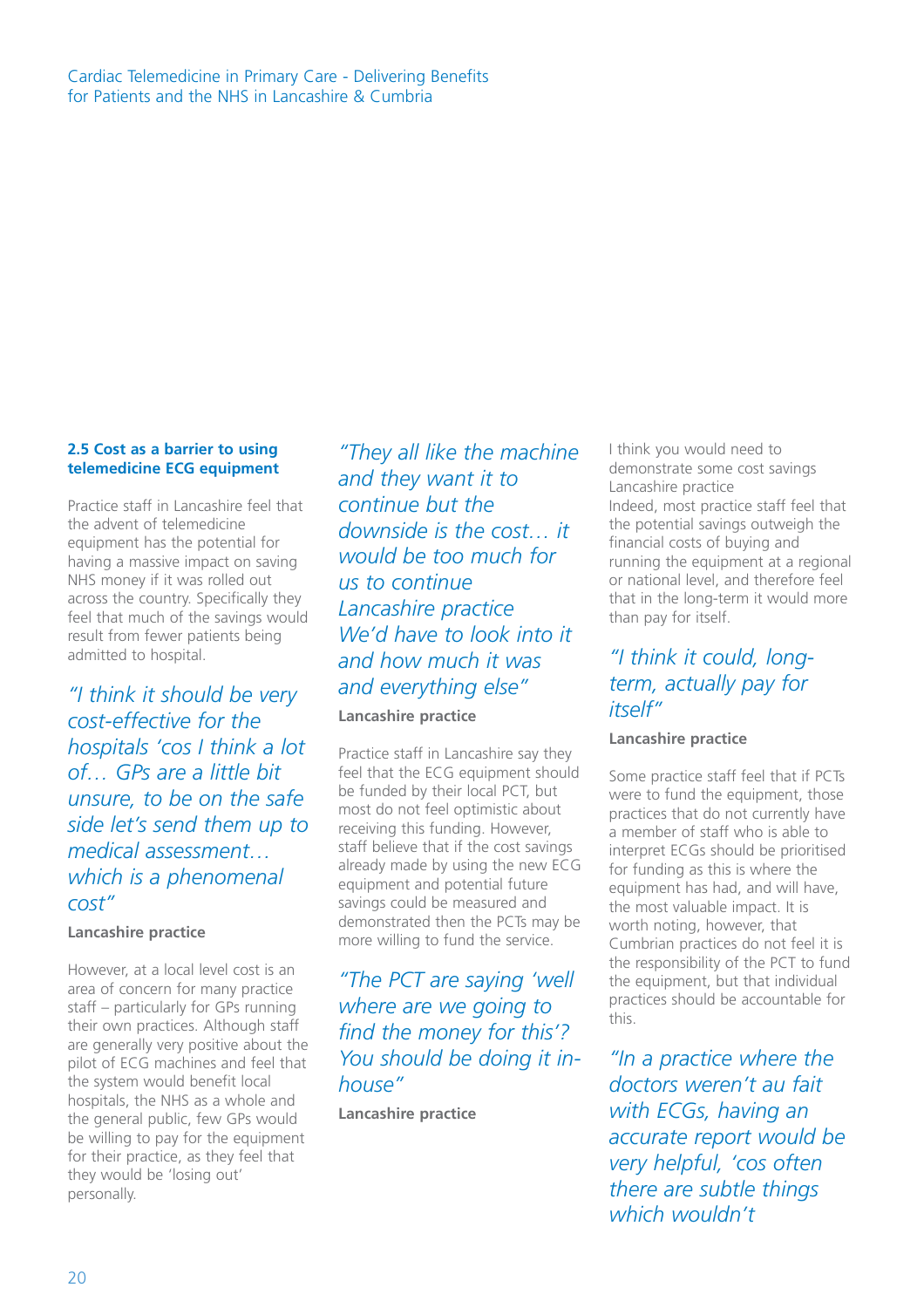*necessarily stand out and hit you but that are clinically important. So that's where I would see it's main benefit"*

#### **Lancashire practice**

*"I think it's dangerous practice to do ECGs, have them recorded in the practice and somebody look at them saying 'er, um it looks alright' without knowing. So it's very important for those practices who don't have somebody that's used to interpreting ECGs"*

#### **Lancashire practice**

Although cost emerges as a significant barrier for most practices we spoke to, practice staff are uncertain how much the equipment would cost to buy and to run. Estimates for buying a telemedicine ECG machine start at a few hundred pounds ranging through to several thousand pounds. Furthermore, most staff think that it would costs the practice around £10 per ECG in addition to the general running costs such as pads, paper and telephone calls.

Despite feeling vague on how much the equipment would cost, practice staff in Lancashire feel that the telemedicine ECG machines offer the NHS 'reasonable' value for money, due to the potential for 'massive' savings nationally.

## *"It's probably reasonable value for money"*

**Lancashire practice**

### *"It seems very cheap to me, given what cardiologists charge"*

#### **Lancashire practice**

Practice staff in Cumbria however, say that the cost of running telemetric ECG machines would be prohibitively expensive bearing in mind the level of likely usage. Unless the benefits of keeping the equipment can be demonstrated to clinicians and practice managers in Cumbria they are unlikely to want to keep the equipment when the pilot ends, as currently they do not feel that the benefits of using the equipment outweigh the financial costs incurred.

*"I wouldn't keep it… because I don't need it, and we've already laid out two and a half, three grand on ECG machines*

*ourselves… if [we] came to some agreement with the doctor taking it out or something then we would maybe consider it, but it wouldn't be for routine use"*

**Practice manager, Cumbria**

### *"If someone's offering you some free kit for a couple of months… well fine, we'll try it"*

#### **Practice manager, Cumbria**

Broomwell Healthwatch recognises that cost is a significant barrier for many practices, with many saying they would rely on funding. They feel strongly, however that using telemedicine equipment can offer the NHS huge financial savings.

*"They're waiting for their PCTs to adopt it… They just say 'send the patient to hospital'… but they all say 'if the PCT or SHA were to pay for this, oh I'd love to have it' "*

**Broomwell Healthwatch**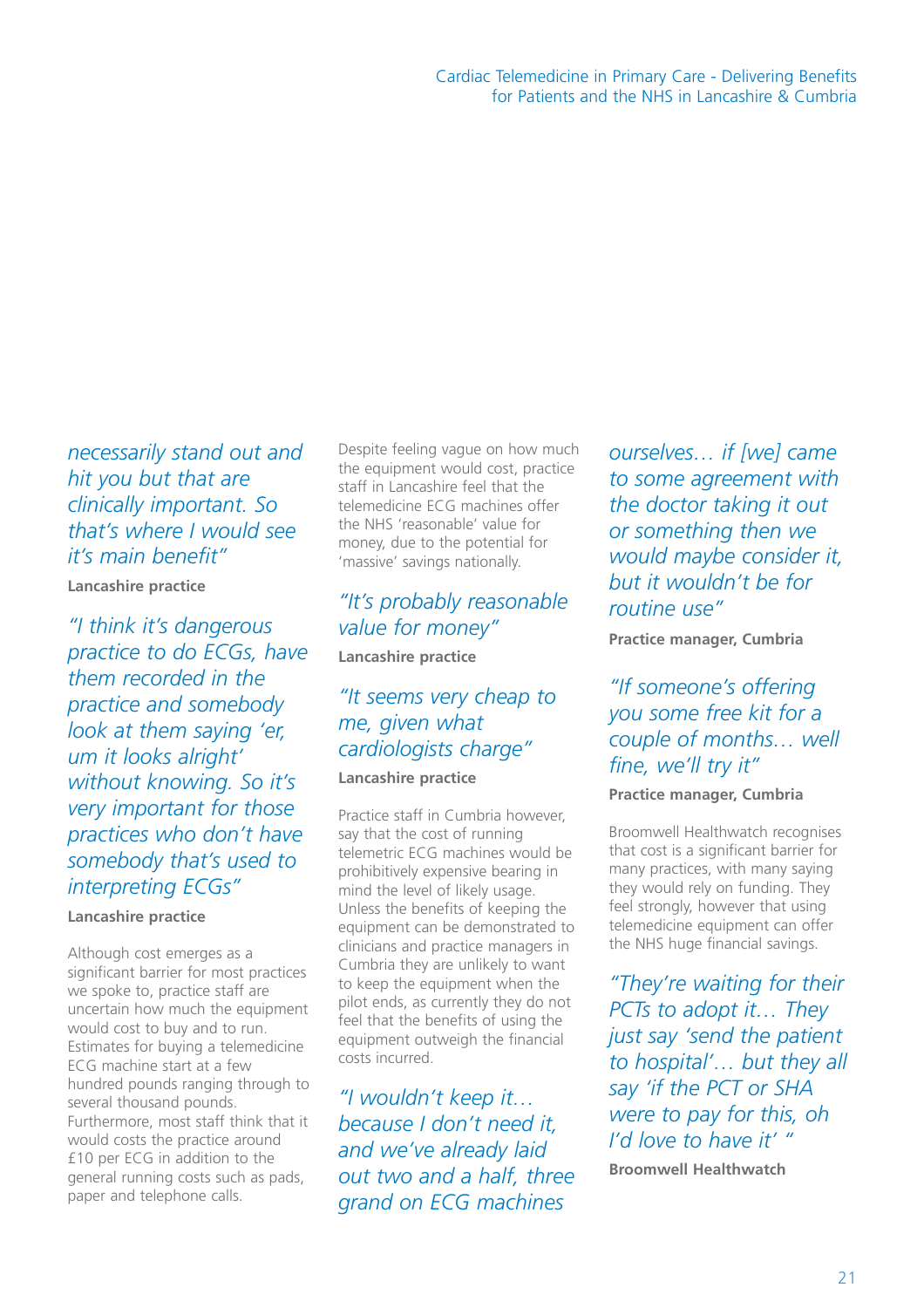#### **3. Patient views of telemedicine ECG equipment**

#### **3.1 Positive views from patients**

Encouragingly, practice staff say that patients who have undergone an ECG using the telemedicine equipment are unanimously positive about it. Indeed, staff say they have had no negative feedback whatsoever from patients, and they feel that the equipment is 'fabulous' and that they 'love it'. Staff say that patients are especially keen to use the equipment if they have seen local media coverage.

*"A few of them have seen in the paper, there was… a press release about it an a few of them have seen that 'ooh, that's what I've seen' "*

**Lancashire Practice**

*"I think if you explain to them what you're doing and how it works then I think they're quite accepting"* **Lancashire practice**

Importantly, staff feel that patients trust the technology, indeed staff report that even older people are becoming 'blasé' about the advances of technology as it has permeated their everyday lives. As such, they are not wary of the equipment, but instead think it is 'marvellous' that their local practice is keeping up with technological developments. Furthermore, staff say that patients have not expressed any concern about data protection and security issues.

*"Older people are getting quite blasé about technology. They just accept that things move on and they get surprised all the time"*

**Lancashire practice**

## *"They're quite pleased that they can see the practice moving on with technology"*

**Lancashire Practice**

However, staff say it is important that the ECG procedure is explained fully to the patient to reassure them and put them at ease.

*"It's familiarity, you can reassure them before they've gone anywhere with your verbal report… Everybody thinks it's marvellous"*

#### **Lancashire practice**

Additionally, staff at Broomwell Healthwatch report that when their private patients feel reassured by having the technology at hand their symptoms can fade, as they are sometimes caused by anxiety and worry.

*"People used to take themselves off to hospital three, four times a year, every time they felt chest sensations… now they rarely call us and when we call them and say 'what's happened, how come you've changed?' they say 'we feel marvellous now, because every time we wake up at night and get sensations, we know that you're at the end of the phone… so we don't actually get*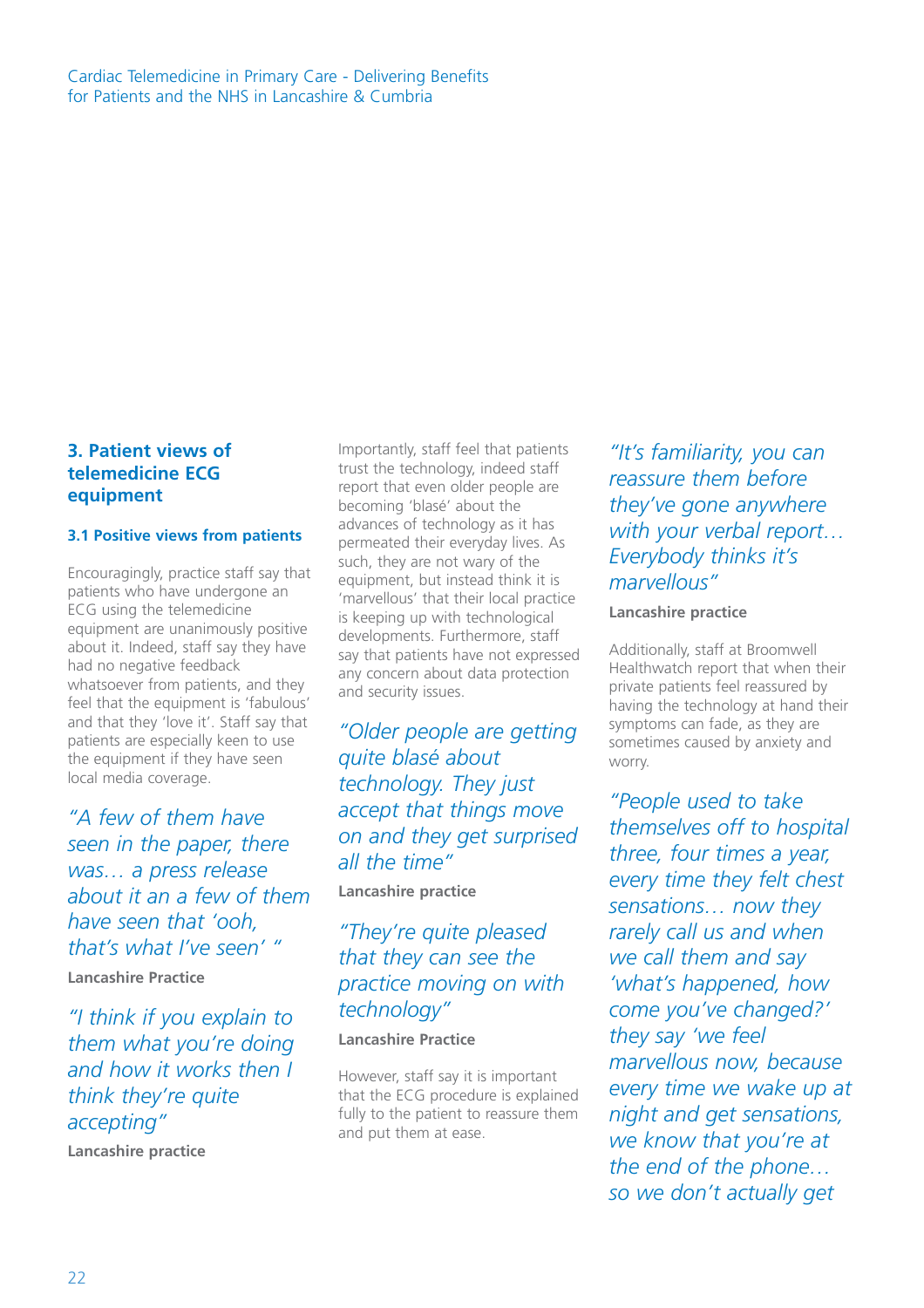*any sensations'. It's psychosomatic… They still call every so often but nowhere near the frequency that they had in the past"*

**Broomwell Healthwatch**

Practice staff in Cumbria, however, say that as their patients are used to having ECGs at their local surgery they feel largely 'indifferent' to the new equipment. A few patients have raised concerns about their data being transmitted down the phone line, but have been easily reassured by staff.

*"They're used to it, it's nothing unusual… in fairly rural areas that's not unusual for the practices to have ECGs"*

**Nurse, Cumbria practice**

#### **3.2 Patient stories**

A member of staff at a Lancashire Practice gave examples of the impact that telemedical ECG equipment has had on patient experiences.

#### **Patient story A**

In Lancashire a man aged 87 came to the walk-in centre complaining of chest pain, which he had had for 2-3 hours. As he was clinically stable, the nurse took an ECG using the telemedical equipment and within ten minutes received a report saying that the patient's heart-rate was abnormal. An urgent ambulance was arranged and the patient immediately transferred to the appropriate hospital department along with the abnormal ECG report. This speeded up his care and medical journey, and avoided him having to go through the A&E department.

#### **Patient story B**

A young man in Lancashire had been to the gym, where he had had his blood pressure taken. A member of staff had noticed that it was high without any other clinical symptoms and suggested he get it checked further by his GP.

Following this he decided to come to the Walk-in Centre as it was easier to get to than going to his GP. When the nurse practitioner took his history he revealed that his cousin had died of a cardio related illness, so the nurse took an ECG using the telemedical equipment in order to get a complete picture. The staff noticed that his ECG was abnormal, but had no previous readings to compare it to. As such the ECG report suggested that he go to see his GP for follow up. In this case, the patient avoided what would have been a costly visit to his local A&E department.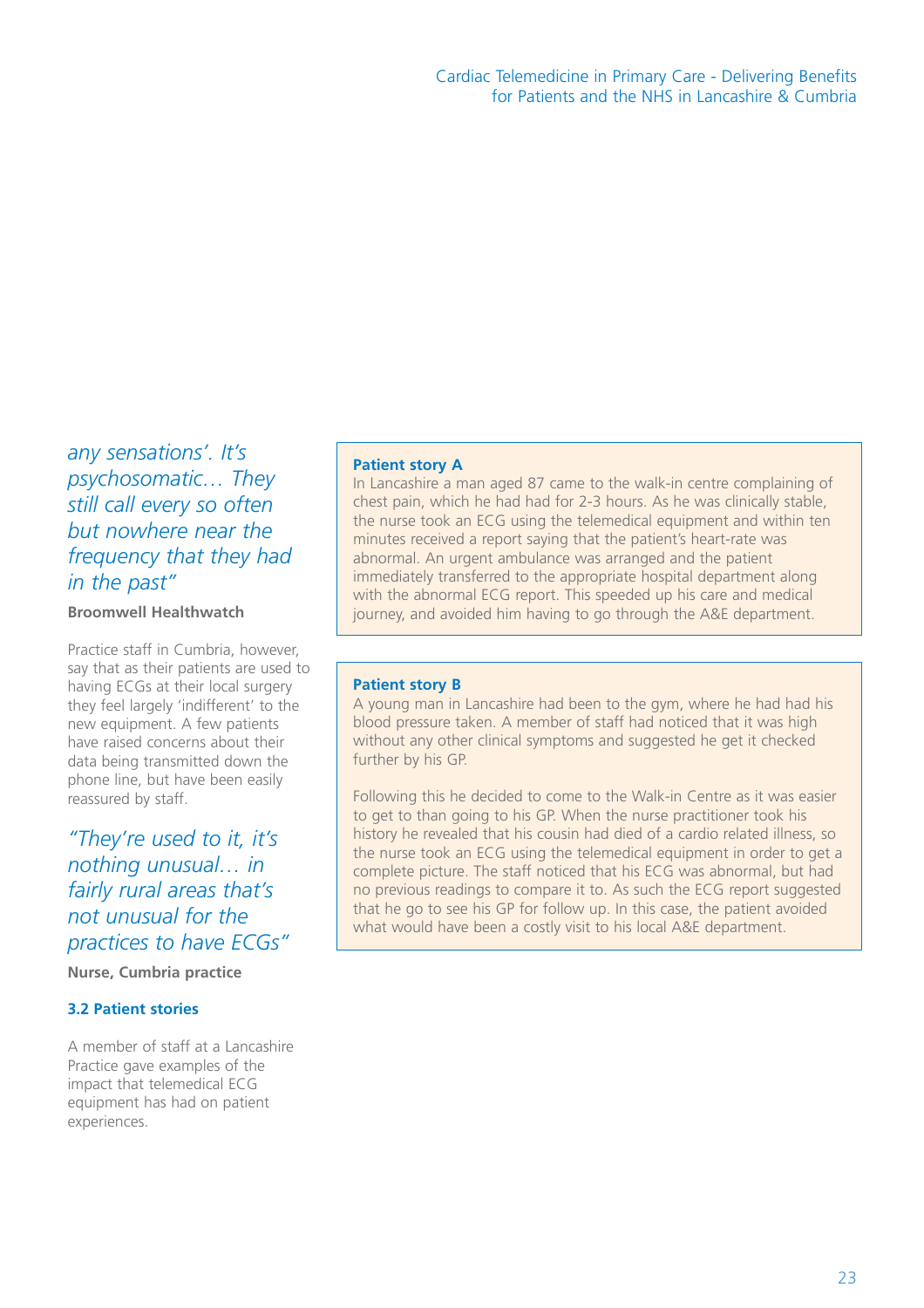#### **4. The impact of using telemetric ECG equipment**

#### **4.1 Overview**

The impact of using telemetric ECG machines depends very much on whether or not the practice had access to traditional ECG equipment before the pilot. Those practices that did not previously have an ECG machine or did not always have a qualified member of staff on hand to interpret the results tend to have benefited most from the new equipment and are therefore most enthusiastic about it.

The Cumbrian practice staff we spoke to are used to having access to traditional ECG equipment and therefore feel that the equipment has had little impact on the day-today running of these practices. Often, the traditional machine is preferred as it is quicker, and the telemetric ECG equipment tends to be used as a 'second choice' or 'back-up'. Therefore, the staff working in these practices express less enthusiasm about the advent of telemedicine, as they have not seen it have much of an impact on how they manage patients or on patients themselves. In these cases the real impact could come from GPs and district nurses being encouraged to take the equipment on home visits.

#### **4.2 Impact on clinical procedures**

Practice staff say that using the telemedicine ECG equipment has meant that fewer patients are being sent to A&E departments. This is due to patients with minor ailments being diagnosed, and in some cases treated, in primary care.

However, most practice staff feel that the real impact of using the new ECG machines lies not so much with the management of the patient – which in most cases does not change – but in enhanced information. When a patient is referred to hospital having undergone an ECG at their local practice, this improves the quality of information available to hospital staff, allowing the patient to be treated more quickly and efficiently. In some cases, patients are able to by-pass A&E and are taken straight to the appropriate department as a result of already having received diagnostics in primary care.

#### **4.3 Impact in rural areas**

Telemedicine equipment is designed to be used where patients may find it difficult to access hospitals (for instance on oil rigs and in prisons). As such, some practice staff in Lancashire feel that the telemedicine ECG equipment would be particularly beneficial to patients living in rural areas, for instance those living in isolated parts of

Cumbria who may find it difficult and time-consuming to access a hospital for a routine ECG.

*"I was based in Knott End… It would have been fantastic there… you've got a good half an hour or more before an ambulance can get from either Lancaster or Blackpool, and you are very isolated, so it would be very good there"*

#### **Lancashire practice**

Practice staff in Cumbria, however, feel that this is a mis-conception. Staff actually working in rural practices say that most practices already use traditional ECG equipment and thus, telemetric ECG machines have had less of an impact here than in smaller, urban practices that have not previously had access to ECG machines.

### *"Every practice I know has got an ECG machine… it's the norm now"*

**Cumbria practice**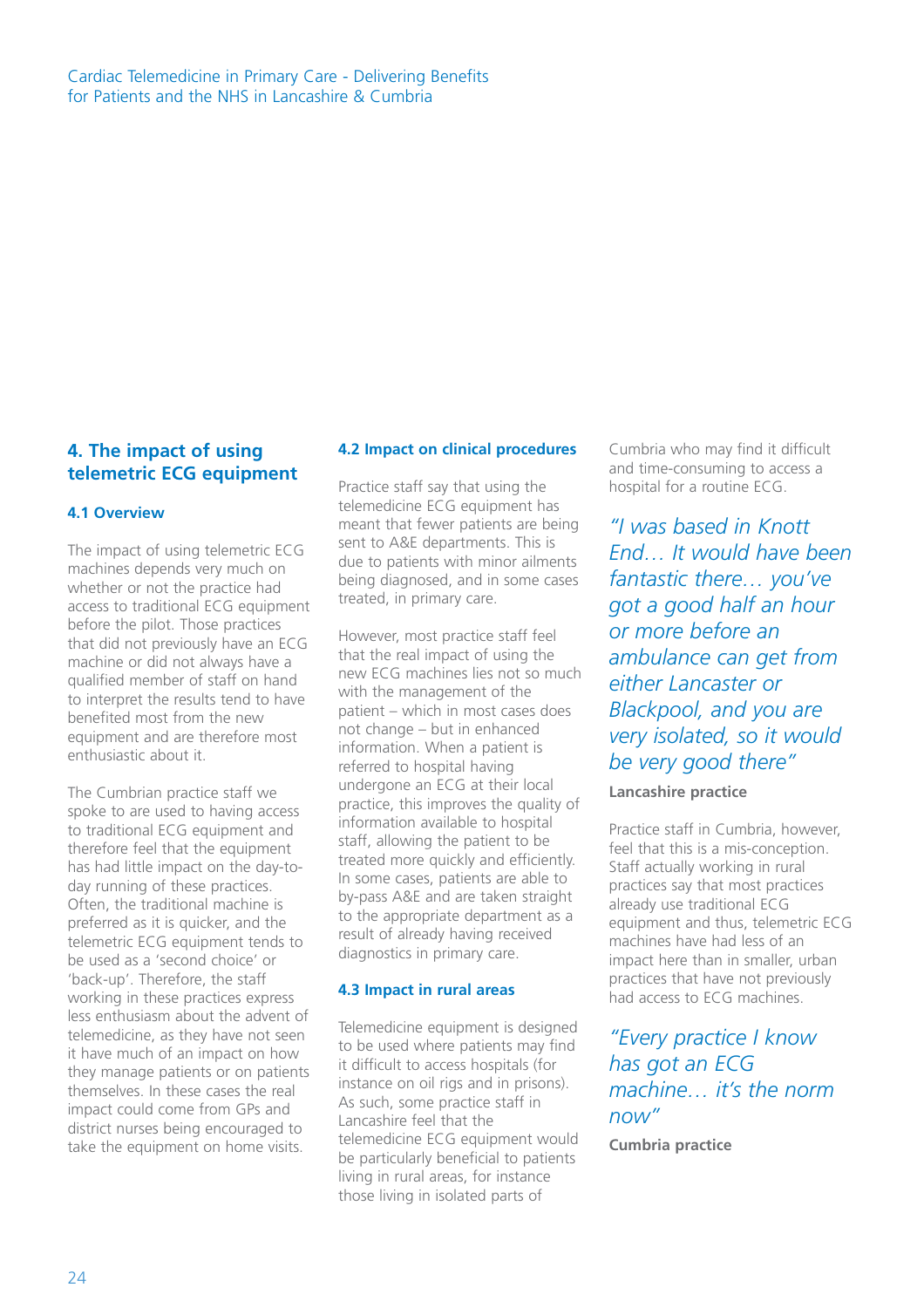### *"Even small practices here are as well equipped as the larger ones"*

#### **Cumbria practice**

However, they feel there is the potential for telemetric ECG equipment to have an impact in rural, isolated areas if doctors and district nurses can be encouraged to take the equipment for home visits.

*"I can see it being really utilised by the district nurses, although they would have to come back to the practice before they can send it down the line"* **Cumbria practice**

*"It might be useful, say, if the doctor's going out to someone at an emergency visit with… some type of angina* **Cumbria practice** 

Furthermore, in order to be a success in this context, staff feel that it is essential that the telemetric equipment is able to efficiently transmit data via a mobile telephone line.

*"If they could get it dictated over a mobile, it might be quite useful on doctors' visits… that was the way I would see us working with it"* **Cumbria practice**

*"Staff do point out, however, that if the equipment was to be successful in this capacity it would rely on speedy reports from Broomwell. It would be reliant on them being able to turn it around very fast"* **Cumbria practice**

*"If there was to be an urgent one then you couldn't wait around for the paper result to come back, 'cos its too slow"*

### **Cumbria practice**

#### **4.4 Training**

One Lancashire-based GP highlights the role that the new ECG machines can play in educating clinical staff. He feels that when registrars and house officers are in training or are

newly qualified they are not always up to speed on reading ECGs, in this instance the telemedicine ECG equipment could be used as a 'back-up' to their interpretation of the ECG results.

*"From my experience a lot of the registrars and house officers coming out of hospitals aren't particularly good at reading ECGs so from their own personal perspective they would probably welcome this"* **Lancashire practice**

*"From a GPs point of view… for years they had not been asked to interpret an ECG report… I think they probably would've felt that they would need some current training and ongoing experience of doing it to feel confident that they were making the correct interpretation… I think it gives them less responsibility"*

**Lancashire practice**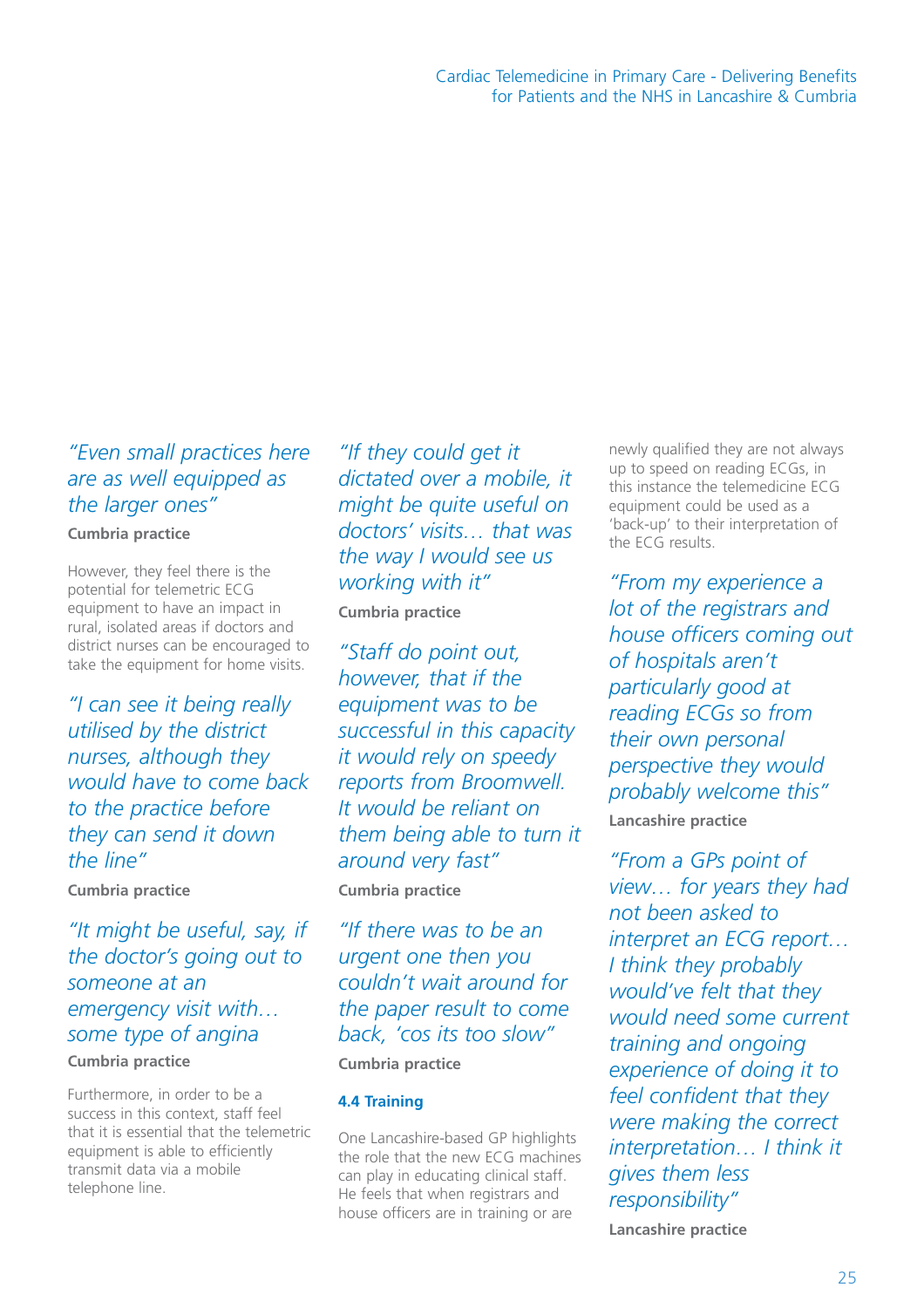Cardiac Telemedicine in Primary Care - Delivering Benefits for Patients and the NHS in Lancashire & Cumbria

*"It's back-up really… a highly trained technician telling you this is what this means and then it's down to the doctor to make the recommendations"*

#### **Lancashire practice**

He continues to say that the ECG reports could be used as part of their training if they are used 'critically' to help with analysis and interpretation of ECG results.

*"If they had some basic training in ECGs but used these reports critically and used them as an educational opportunity then that would be quite good"*

**Lancashire practice**

#### **5. Looking to the future**

#### **5.1 The future**

Overwhelmingly, practice staff are optimistic about future usage of telemedicine ECG equipment in primary care. Specifically, practice staff feel the telemedicine ECG equipment has the potential for being used not just within GP surgeries and walk-in centres, but also for a greater number of home visits. Practice staff also suggest that paramedics in response cars could use the Telemedicine ECG equipment in order to ensure a speedy diagnosis.

### *"Paramedics in response cars… would be very useful"*

#### **Lancashire Practice**

Staff in both Lancashire and Cumbria suggest that small practices that do not already have ECG equipment should be prioritised, as this is where it will have the most impact. Furthermore, the findings from this research suggest that this has been the case with the pilot.

Furthermore, practice staff feel that future usage of the equipment would save patients with minor ailments going to A&E departments and allow them to be diagnosed at their local practice.

### *"It would save a lot of inappropriate referrals"*

#### **Lancashire practice**

The telemedicine ECG equipment may be an important part of the NHS' move towards more diagnostics and treatment in primary care. By and large practice staff are keen to keep patients in primary care where possible however, staff (and especially GPs) do stress that if extra responsibilities are to be put within primary care, they need to be recognised.

*"Community matrons could easily make use of it… and keep everything in the community"* **Lancashire practice**

*"It's fine getting people to do extra things, but it just has to be recognised that there is a workload issue there and to recompense"*

**Lancashire practice**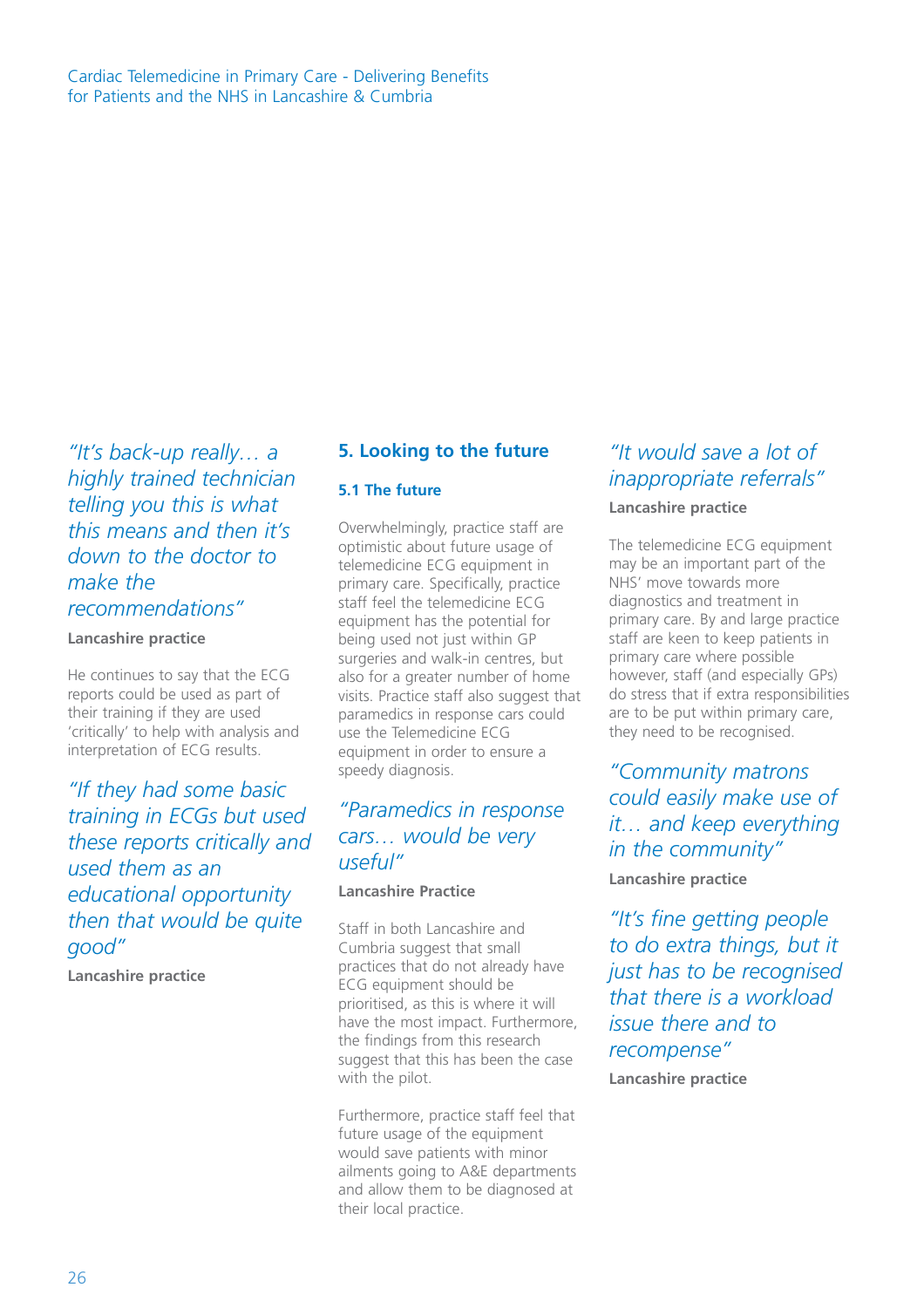Broomwell Healthwatch is enthusiastic about the future of the equipment in primary care. However, they feel that due to the size and complexity of the NHS and the potential large-scale of the project, it may take a considerable amount of time to roll this out across the country.

Everybody thinks it's marvellous and it's amazing and it's brilliant and just too good to be true… but still to put into practice takes time Broomwell Telemedicine provider

Indeed, in the future Broomwell Healthwatch can see the potential for the ECG equipment to be used not just at home, but also to monitor the patient abroad whilst on holiday.

*"It'll take an enormous burden off the patient… you can do it al from home… on holiday in Mallorca you can call us, in Jamaica… "*

#### **Broomwell Healthwatch**

In order to maximise the impact in rural areas in the future, staff in Cumbrian practices stress the importance of transmitting data via mobile telephones, as they believe this will open up opportunities for using the kit for home visits.

However, if the data could be easily transmitted via a mobile telephone line, practice staff in Cumbria say they would be more likely to consider the equipment for future use, as they feel it would be better suited to their needs.

#### **5.2 Expanding the range of Telemedicine ECG equipment**

Broomwell Healthwatch do not anticipate any problems with expanding the company to meet demand, should the usage of the equipment increase, for instance if the project was to be rolled out throughout the UK. Indeed, they say that that their technology and computer systems have been designed to expand with the business.

*"At the moment we have got four stations set up, and we've got two people on duty all the time. We could easily go to five, six seven, eight, nine, ten, 20, 30, 40 stations, no problem… machinery is all scalable all computers are scalable"*

**Broomwell Healthwatch**

Furthermore, Broomwell Healthwatch does not foresee any problems with recruiting new staff as the business grows. They say they are able to recruit staff easily, and the job has always proved immensely popular when previously advertised. They feel this is due to the job by its nature being flexible enough to appeal to doctors who, for instance, do research and so are able to fit the job in around their other work.

*"Every time we have asked for staff we get loads [of application forms] back. People like the job here, especially doctor's registrars because they can do research, they can do work during the quiet times"*

**Broomwell Healthwatch**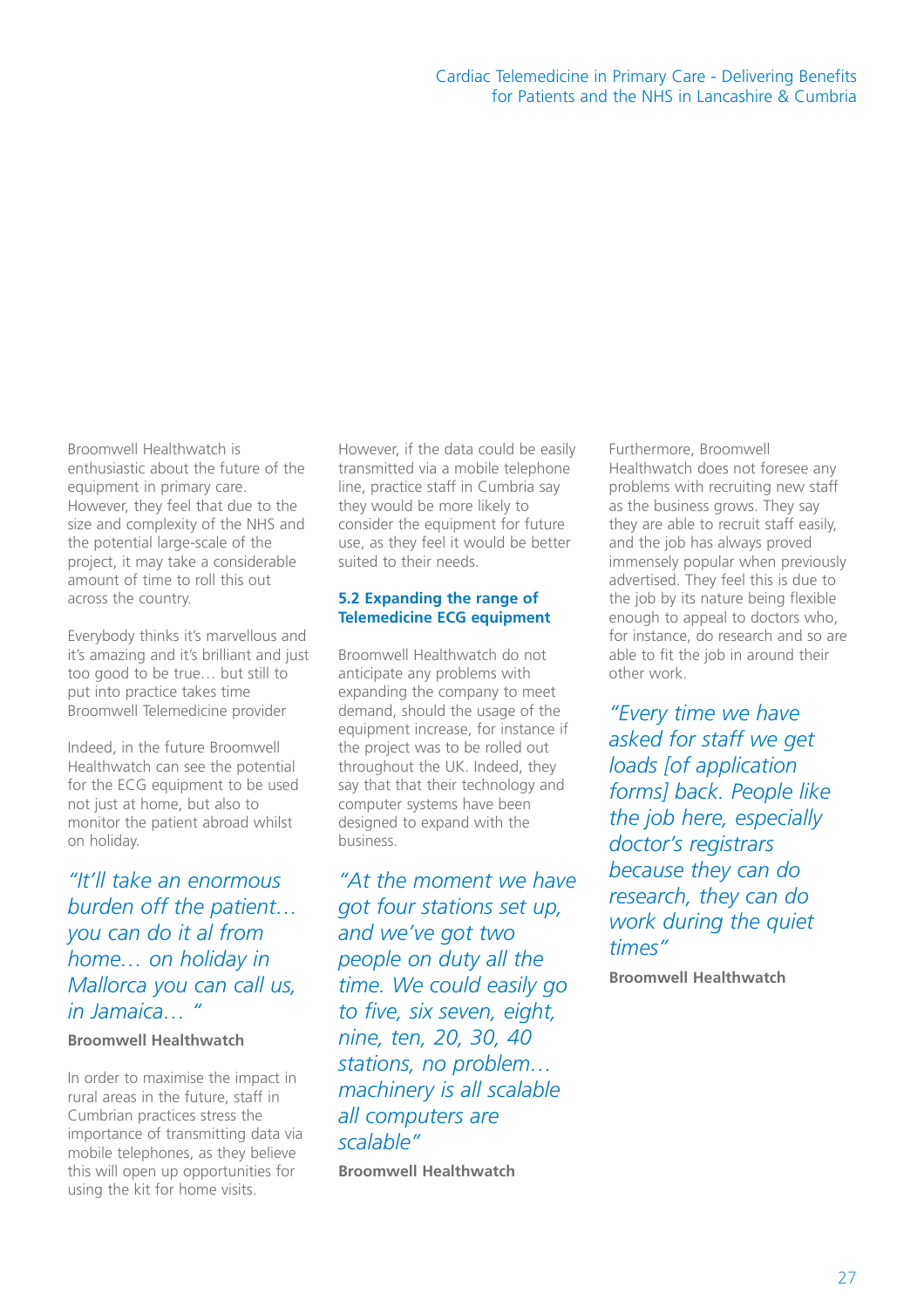Cardiac Telemedicine in Primary Care - Delivering Benefits for Patients and the NHS in Lancashire & Cumbria

Looking to the future, General Practitioners can see the potential for Telemedicine innovations expanding to include Spirometry and photographing skin lesions, both of which they feel would be valuable initiatives which would save time and money and help bring diagnostics to primary care – keeping patients out of hospitals where possible.

*"If you had a facility to photograph a skin lesion and send the photograph to a dermatologist who could look at it and maybe magnify it and say 'yeah, that's benign' "*

**Lancashire practice**

*"Well presumably [with Spirometry] you'd do a similar thing as you're doing with the ECGs and you'd have to interpret the breath results and the graph into something more accurate. I would think electronically that could be then sent down the phone and they could do the interpretation for you"*

**Lancashire practice**

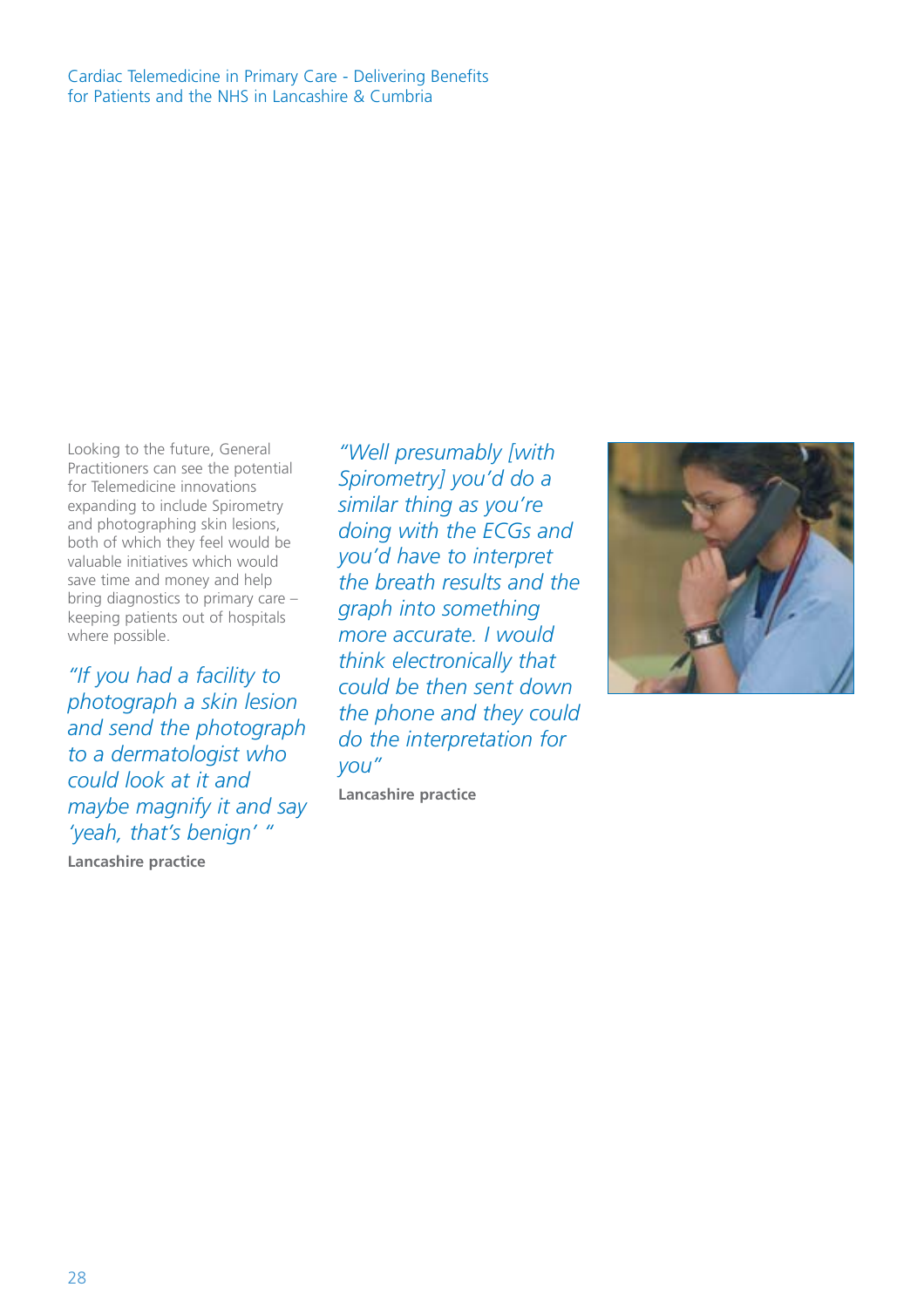# Section 3 Results and finance

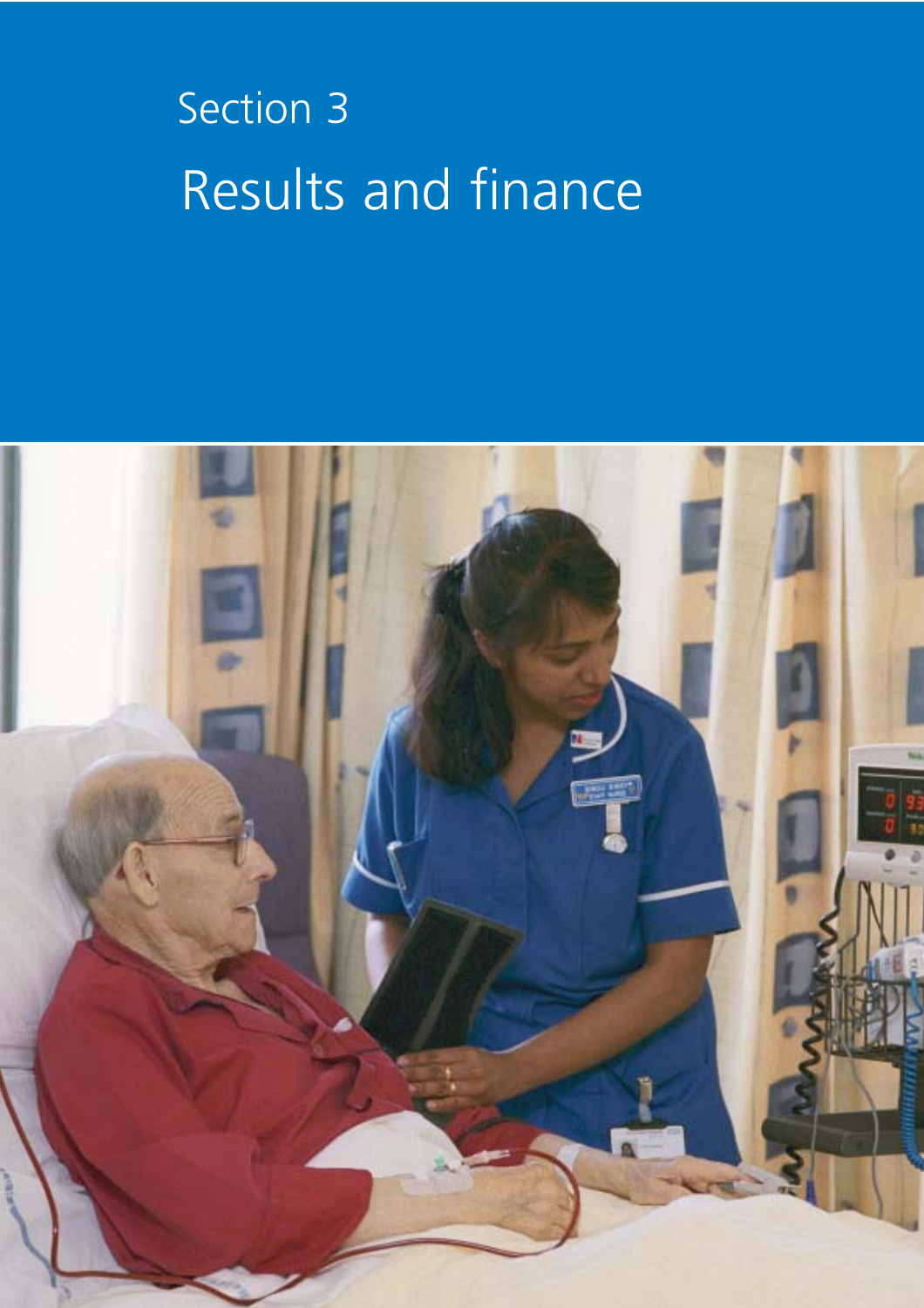# Results and finance

#### **3.1 Introduction**

This section presents the outcomes of this work and includes a projection of potential benefits to the health economy in both service and financial terms.

#### **3.2 Main Findings and Benefits of Telemedicine**

- The audit identifies the three prime clinical indications for undertaking ECGs in the community setting as currently being practiced in Lancashire & South Cumbria.
- 1) acute symptoms (eg chest pain, shortness of breath, dizziness);
- 2) screening procedures for long-term conditions (eg hypertension);
- 3) as a pre-requisite for clinic referral (eg memory clinic).

The table below demonstrates total numbers of ECGs recorded and the clinical indication recorded during this work. It should be noted that walk-in centres provide only diagnostic services whereas, of course, primary care encompasses the full range of diagnostic and therapeutic treatment care and this accounts for the figures below.



|                       | <b>Number</b><br>of ECGs | <b>Acute</b><br><b>Symptoms</b> | <b>Screening</b><br>Procedure | <b>Clinic</b><br><b>Referral</b> |
|-----------------------|--------------------------|---------------------------------|-------------------------------|----------------------------------|
| Total                 | 176                      | 141 (80%)                       | 22 (12.5%)                    | $13(7.5\%)$                      |
| <b>Practices only</b> | 122                      | 87 (71.3%)                      | 22 (18.0%)                    | 13 (10.7%)                       |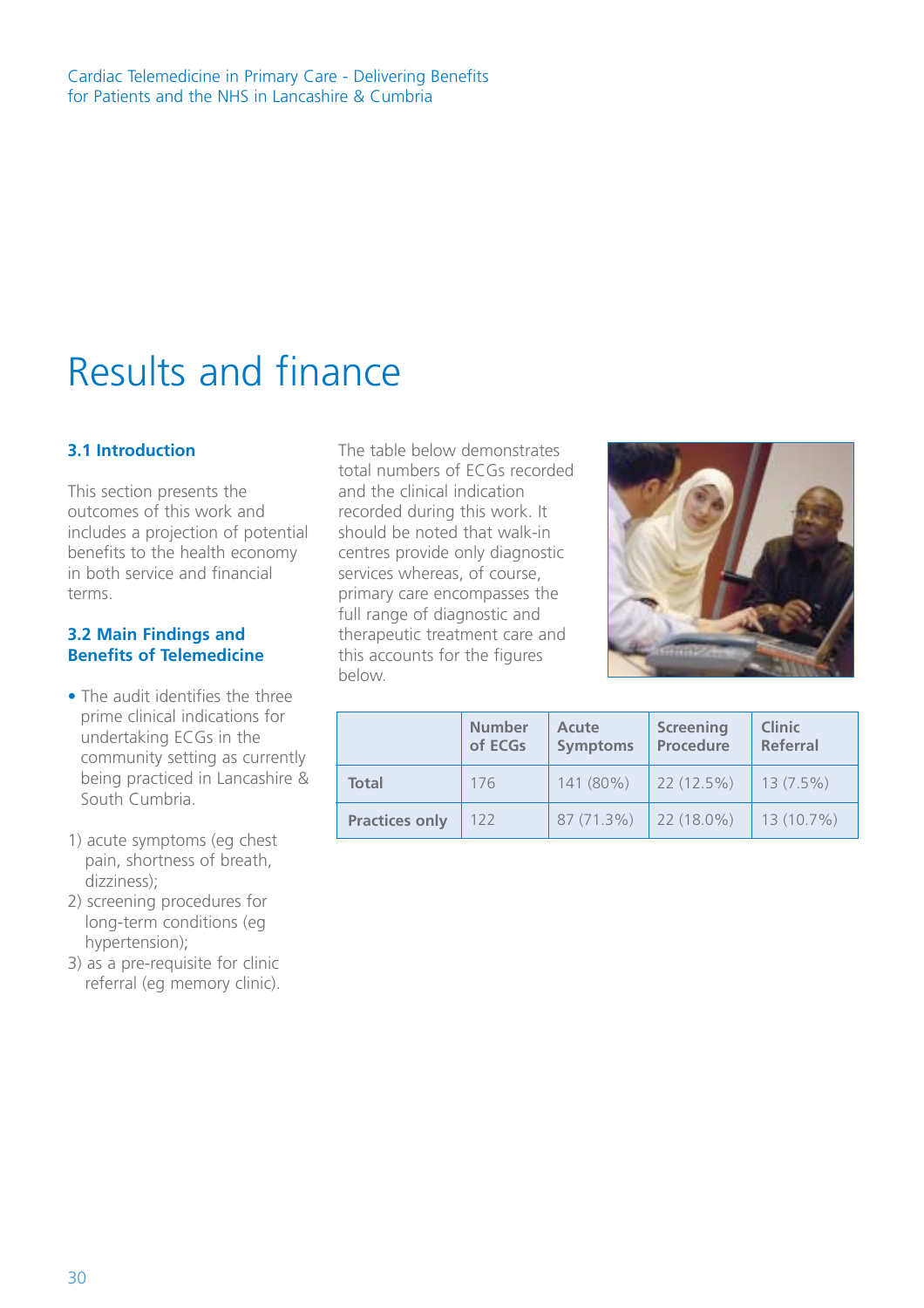- The practice nurses or walk-in centre nurses recorded all 176 ECGs (100%) at the GP surgery or walk-in centre; none were taken on domiciliary visits to the patient's home.
- Clinicians found the equipment easy to use and were satisfied by the system and service provided
	- 165/176 (93.75%) of ECGs were undertaken easily and there were no reported problems with the data transfer or reporting mechanism.
	- 11/176 (6.25%) uses identified technical problems, which generally related to data transfer, a situation that has now been addressed. On no occasion was patient safety jeopardised.
	- 3/176 (1.7%) uses resulted in a poor trace due to problems with lead position and electrode contacts. Adjustment and repeat ECG resolved the problem. These difficulties can be encountered with a conventional ECG machine.
	- 50/176 (28.4%) occasions resulted in a change in clinical outcome based on the result of the ECG.
- Reviewing the results from one centre in more detail showed that 9/55 (16.3%) ECGs resulted in avoidance of unnecessary use of hospital services. This diagnostic intervention supported the clinical decision-making process and hence appropriate maintenance of the patients in the community.
- At the same centre however some of the 55 ECGs taken resulted in findings that may not have been predicted from the patient's clinical presentation, these also influenced the outcome of the consultation and included:
	- 2 unknown heart rhythm disturbances (bradycardia and tachycardia)
	- 1 significant change of myocardial infarction
	- 3 significant ECG changes requiring further assessment
	- 5 occurrences of pericarditis.

Some patients required an appropriate hospital admission for further care but in other instances medical assessment at the centre with amendment of treatment resolved the problem.

- A copy of the ECG accompanied admissions to hospital thus improving patient care as the hospital clinicians had a baseline from which to establish a treatment plan.
- Some centres undertook independent evaluation of the accuracy of the reports by doctors who also work as GPs with a Specialist Interest in Cardiology. This was done in addition to the audit work and was not formally evaluated, but anecdotal opinions and the report from the focus groups undertaken by Ipsos MORI (section 2) confirm the quality of the telemetric reporting.
- Patient opinion with regard to this new service was also very favourable as, although not formally documented, the feedback to clinical staff was consistently positive. Again this is identified within the Ipsos MORI report (section 2).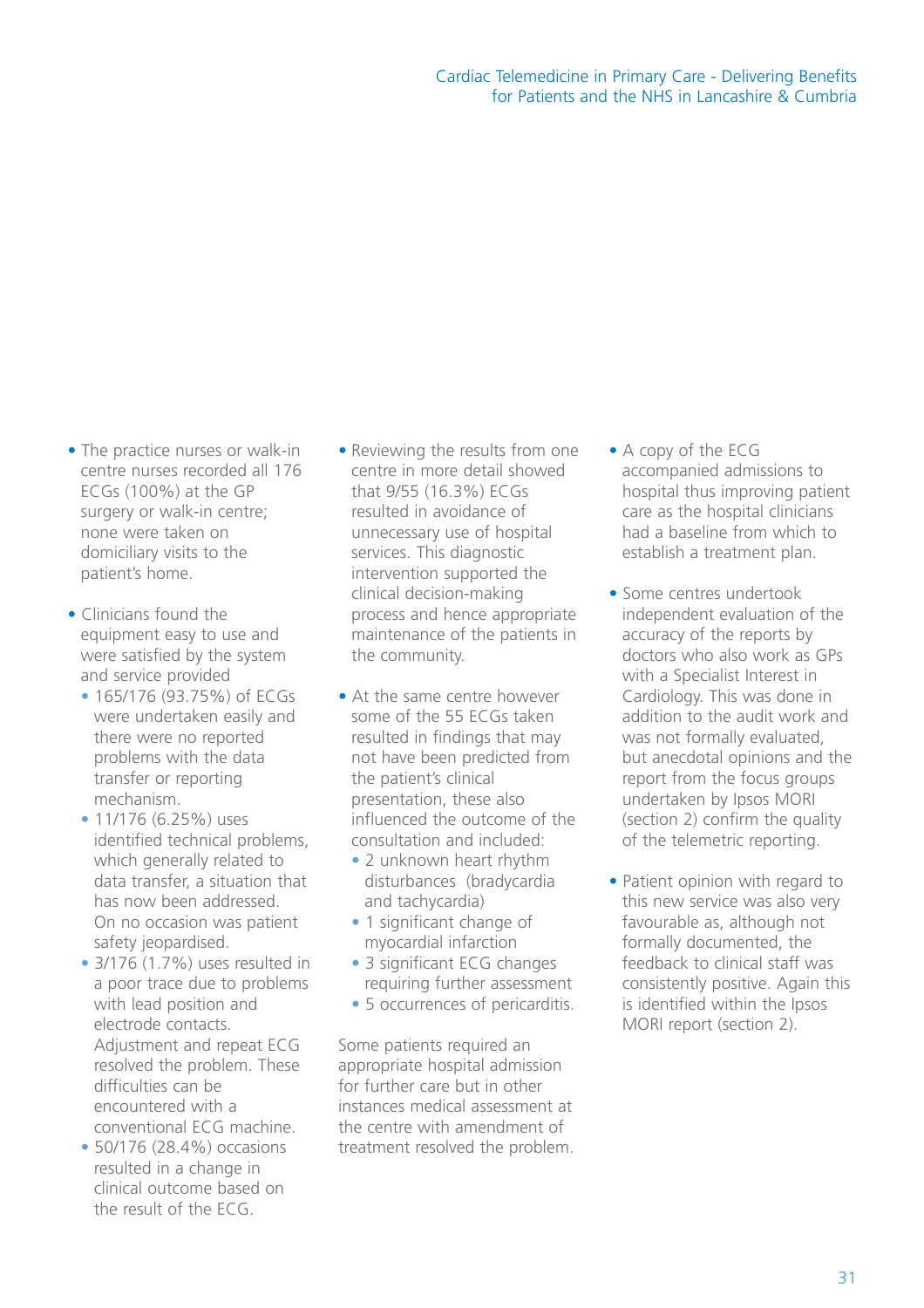#### **Potential Local Financial Savings**

Regardless of the current financial pressures within the NHS, any potential service modernisation should consider the financial implications; this report therefore attempts to quantify this. On the basis of data we have available from local work and nationally published NHS figures, we believe there is a potential financial saving to be gained from the use of telemedicine. We accept that our figures may not be fully robust but represent as close an approximation as we have been able to make using tariff figures for 2007/08. These calculations are made on the basis of outcomes for patients seen in one of the walk-in centres and, in particular, focus upon the avoidance of admission.

If the findings in the centre were to be replicated (as we believe they would be) then approximately 16% of potential referrals to hospital could be avoided and if 50% of these, on a conservative basis, would previously have been admitted then potential savings for a practice in their first year would be as follows:

| <b>Potential Savings</b>                                                                     |       |                |
|----------------------------------------------------------------------------------------------|-------|----------------|
| 9 (16%) of 55 A&E attendances avoided -<br>$cost$ per attendance = £101                      | £909  |                |
| 4 Hospital admissions for chest pain avoided<br>- cost per spell for patients $> 69 = £1164$ | £4656 |                |
| Hospital Attendance Savings                                                                  | £5565 |                |
| <b>Capital and Revenue Expenditure</b>                                                       |       |                |
| 1 ECG machine                                                                                | £500  | Capital Outlay |
| 55 ECG readings (£20 each)                                                                   | £1100 |                |
| Total                                                                                        | £1600 |                |
| Saving for re-investment by practice<br>over 6 months                                        | £3965 |                |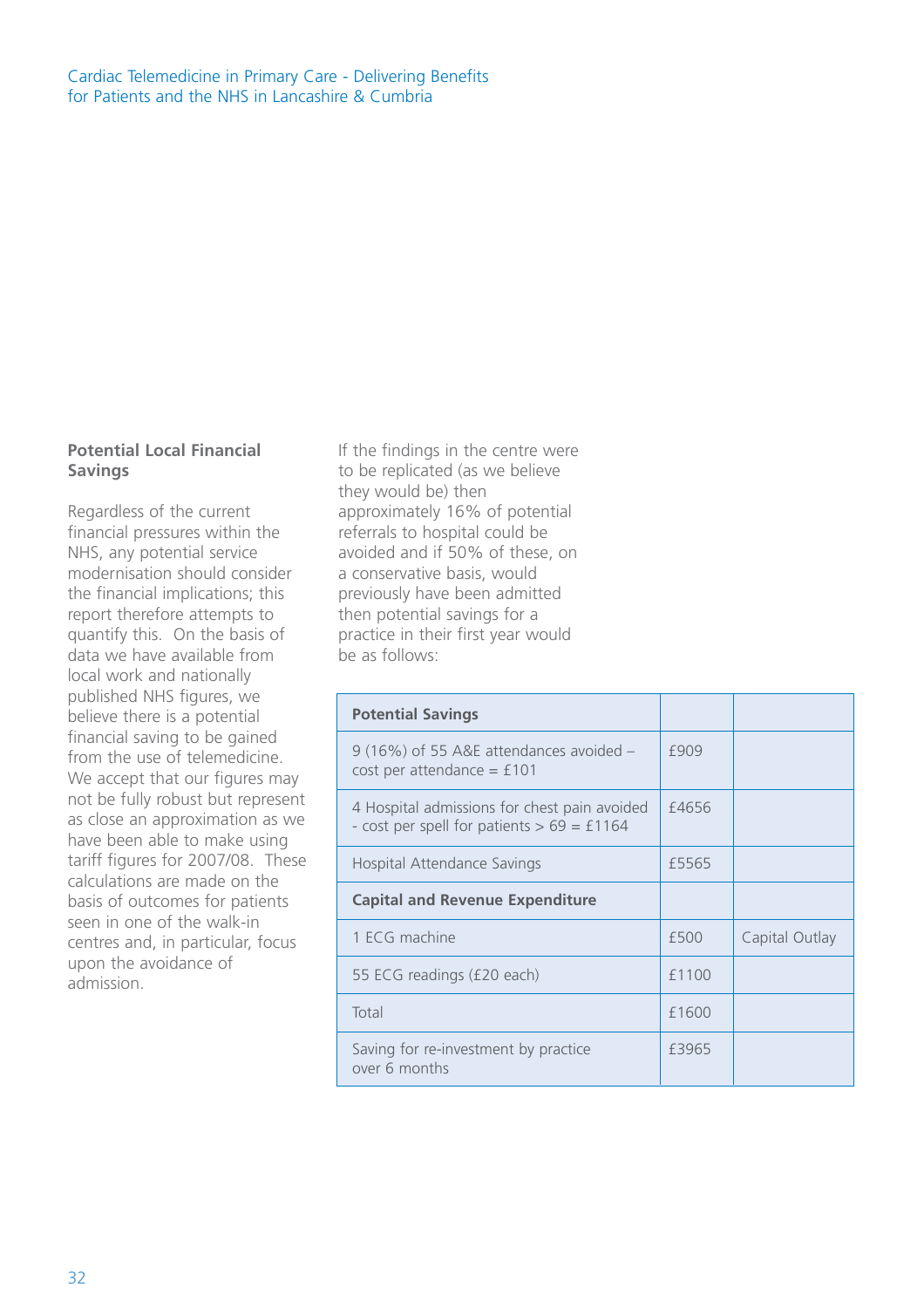#### Cardiac Telemedicine in Primary Care - Delivering Benefits for Patients and the NHS in Lancashire & Cumbria

These local figures assume a minimal costing for a hospital admission for chest pain alone, and have not considered financial implications of a coronary care unit admission or other intensive investigations.

They illustrate some of the potential health economy saving for service reinvestment that could be generated by one practice, although if these figures are extrapolated for those patients in the audit, savings of approximately £135,000 may have been generated by those practices in the pilot in one year.

#### **Potential National Financial Savings**

Taking the local data a stage further and matching it with Broomwell's own data, it is possible to make predictions as to the potential national savings that could be achieved. Again, conservative application of the figures has been made but it is believed that this estimate is at the lower end of potential savings to be made within the health economy by use of this technology. It is also important to stress that figures were calculated on an assumption that only 30% of patients attending A&E with a possible cardiac problem will have had contact with a primary care practitioner.

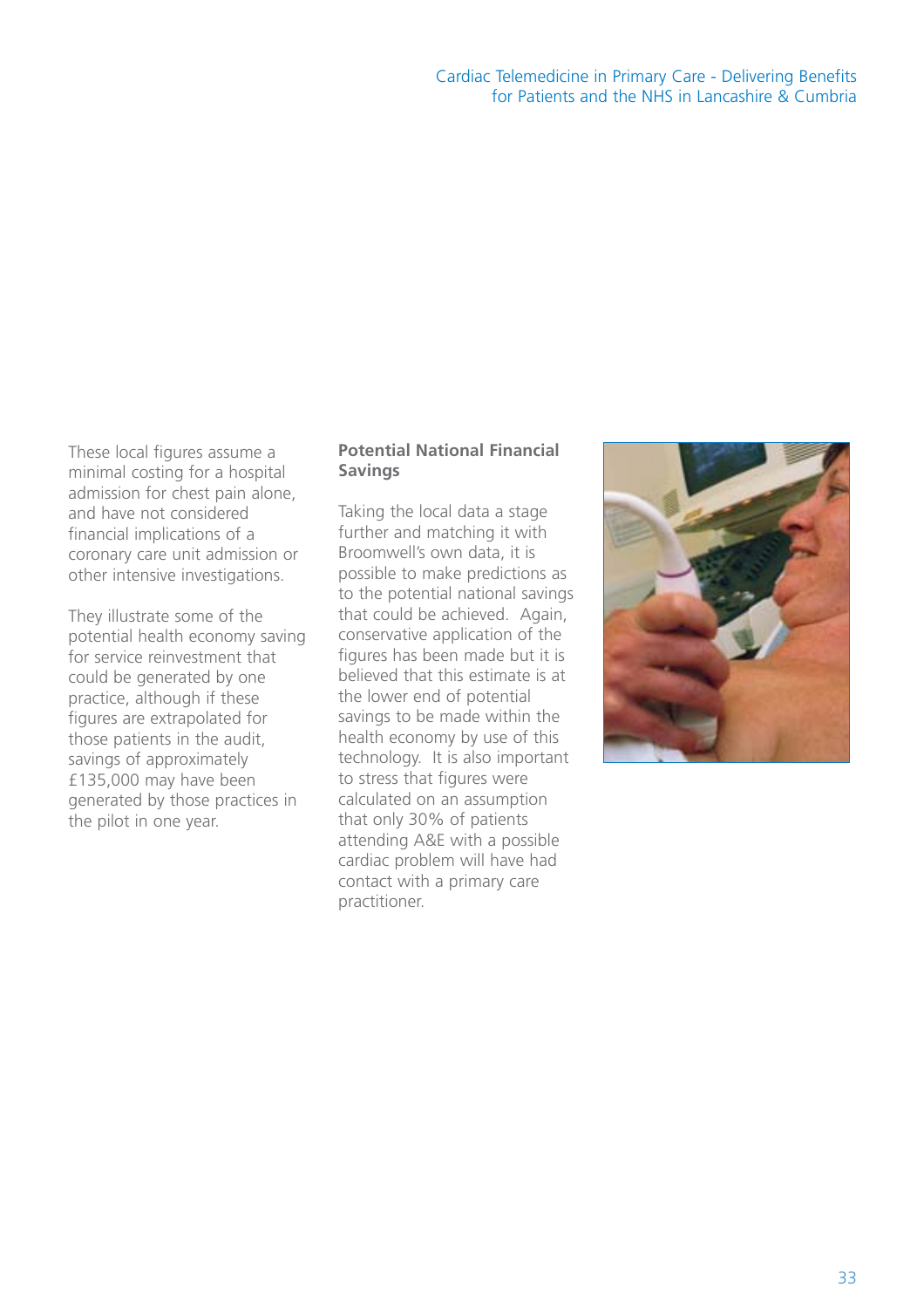| Potential Cost Savings to the NHS by using Cardiac Telemetry |              |                                                                                                                                  |  |
|--------------------------------------------------------------|--------------|----------------------------------------------------------------------------------------------------------------------------------|--|
| <b>Number</b>                                                | $\mathbf{f}$ |                                                                                                                                  |  |
| 18,750,000                                                   |              | Total annual A&E attendances - England 05/06                                                                                     |  |
| 1,875,000                                                    |              | Annual cardiac related A&E attendances – estimated at 10% of total                                                               |  |
| 562,500                                                      |              | Estimated minimum of 30% of A&E attendances generated within<br>primary care                                                     |  |
|                                                              |              | 16% of primary care generated A&E attendances prevented during pilot                                                             |  |
| 90,000                                                       |              | Potential number of prevented A&E attendances                                                                                    |  |
|                                                              | 101          | PBR tariff 07/08 high A&E attendance                                                                                             |  |
|                                                              | 9,090,000    | Money saved by preventing A&E attendances                                                                                        |  |
| 45,000                                                       |              | Potential number of prevented admissions if 50% of avoided A&E referrals<br>would historically have been admitted.               |  |
|                                                              | 1,164        | PBR Tariff 07/08 HRG E35 chest pain >69                                                                                          |  |
|                                                              | 52,380,000   | Potential saving for the NHS by avoiding inappropriate admission for<br>chest pain                                               |  |
|                                                              | 61,470,000   | Potential saving to the NHS by use of telemedicine for ECG interpretation                                                        |  |
|                                                              | 20           | Cost of a single Broomwell ECG interpretation                                                                                    |  |
|                                                              | 11,250,000   | Annual cost to NHS of using telemetry ECG interpretation service for all<br>primary care generated A&E attenders with chest pain |  |
|                                                              | 4,250,000    | Capital cost of 1 ECG machine per practice in England - 8500 practices<br>2004. Royal College of GPs Fact Sheet 5 Sept 05        |  |
|                                                              | 15,500,000   | Capital and revenue costs for year 1                                                                                             |  |
|                                                              | 45,970,000   | Potential total saving to the NHS by use of telemedicine for ECG<br>interpretation                                               |  |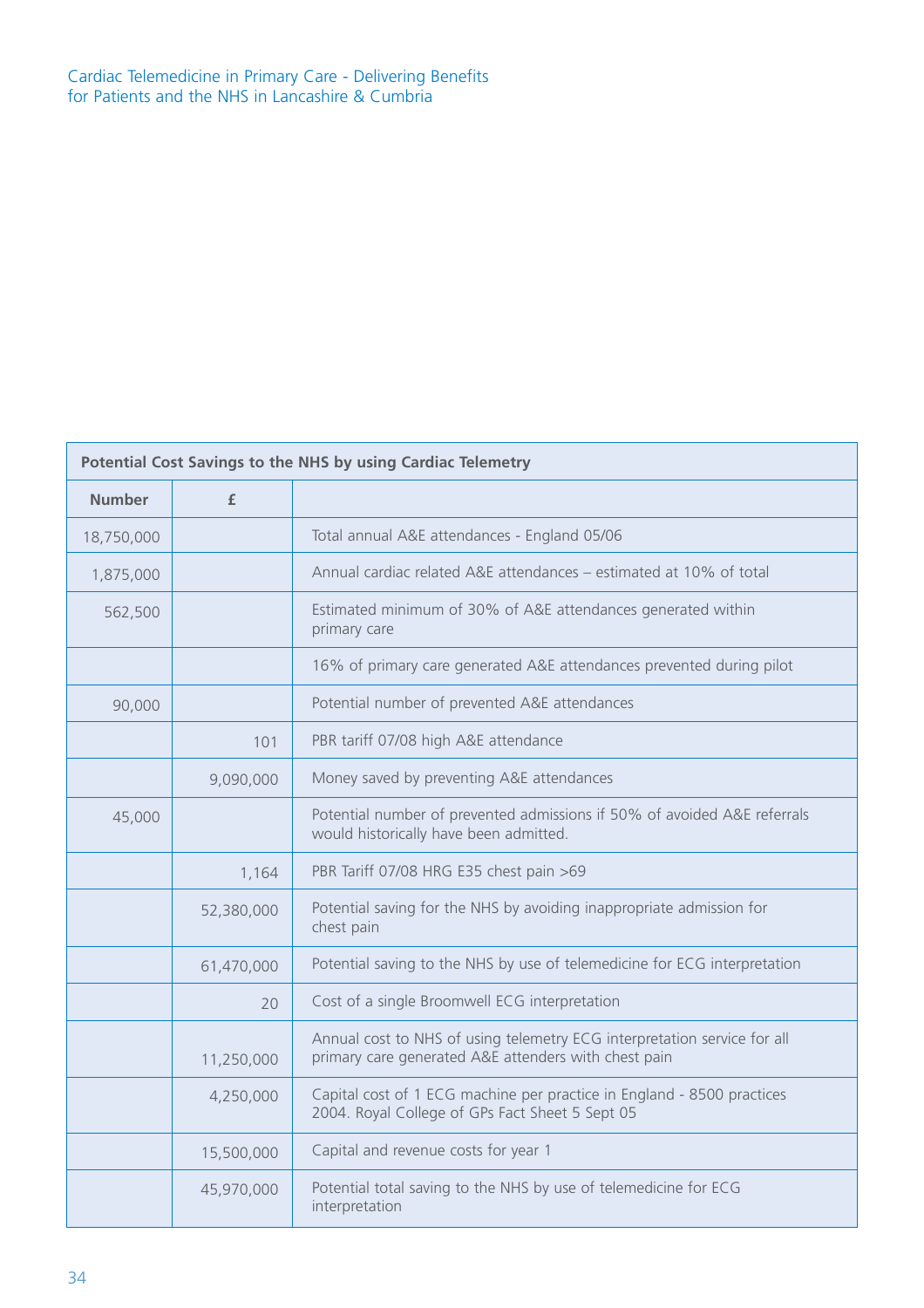# Section 4

The benefit of joint working between the NHS and the Independent Sector

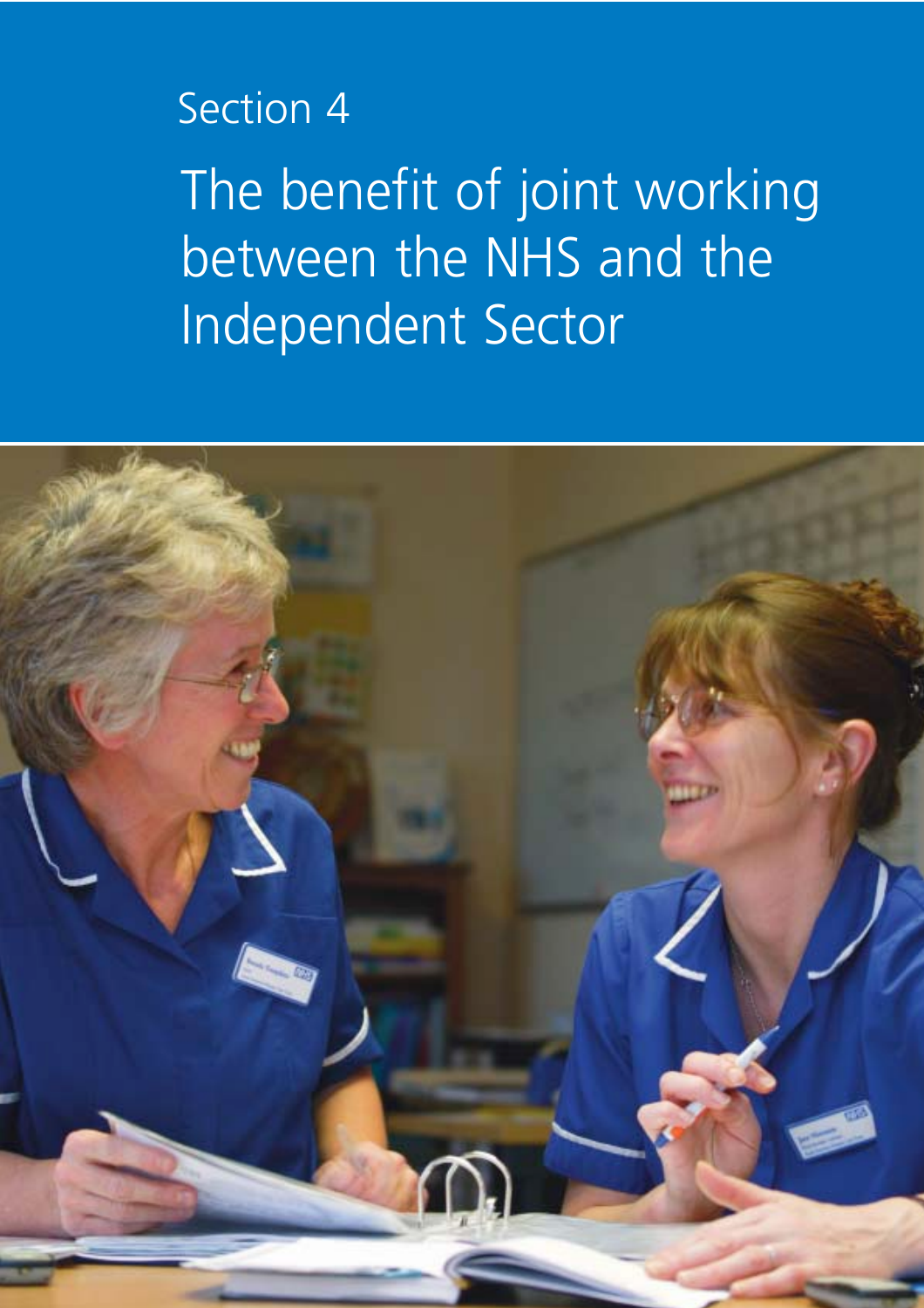# The benefit of joint working between the NHS and the Independent Sector

#### **4.1 Cross Sector Working**

Cumbria and Lancashire SHA staff worked with Broomwell Healthwatch for a period of twelve months in developing systems and processes that would enable successful working between the NHS and the Independent Sector.

The company was set up some two years ago to provide a cardiac tele-monitoring service, whereby 12-lead ECGs and other measurements (including one lead ECGs, blood pressure and weight monitoring for heart failure) can be transmitted via telephone to a cardiac centre staffed 24 hours a day, 365 days per year by senior cardiac clinicians who offer immediate interpretation and advice to improve patient care and obviating the need for unnecessary hospital outpatient or A&E referrals.

A Medical Advisory Board, comprising of cardiologists from across the UK, provide expert clinical support.

Broomwell Healthwatch had to establish a Caldicott Guardian and to adopt its information sharing protocols to those required by the NHS. A senior nurse at the centre was appointed Caldicott Guardian and, after liaising with the SHA, established confidentiality protocols and rules for transmitting patient data which all staff adhered to. These included internet and email policies. Broomwell Healthwatch was provided with an NHS.net email address, enabling it to send secure encrypted emails to surgeries, which would not be delayed by NHS servers.

Broomwell Healthwatch had to demonstrate that standards were met regarding both staff at the centre and equipment. Staff are highly qualified, have many years experience in cardiology and ECG interpretation but nevertheless undergo a very advanced ECG course and test each year. This was created specifically for the staff at the centre by a senior cardiology consultant. The ECG equipment provided by Broomwell Healthwatch has all the necessary regulatory approvals

and complies with the requirements of the European Medical Device Directive.

Clearly there are advantages, for both parties, of working in such a partnership and the benefits from an NHS perspective were gained by taking advantage of the speed and flexibility of the private sector. The joint venture worked extremely well and was facilitated by the groundwork that took place in ensuring that clearly defined governance arrangements were in place giving confidence to all parties involved. The main areas of preparatory work involved ensuring that the technology, staffing and IT infrastructure was compatible and compliant with NHS standards and are detailed below.

In engaging with the Independent Sector it was important for staff in the NHS, who would be using the telemedicine technology, to know that it was fit for purpose and had approval by the appropriate regulatory bodies and was 'CE' marked. The staff providing the service needed to be appropriately qualified,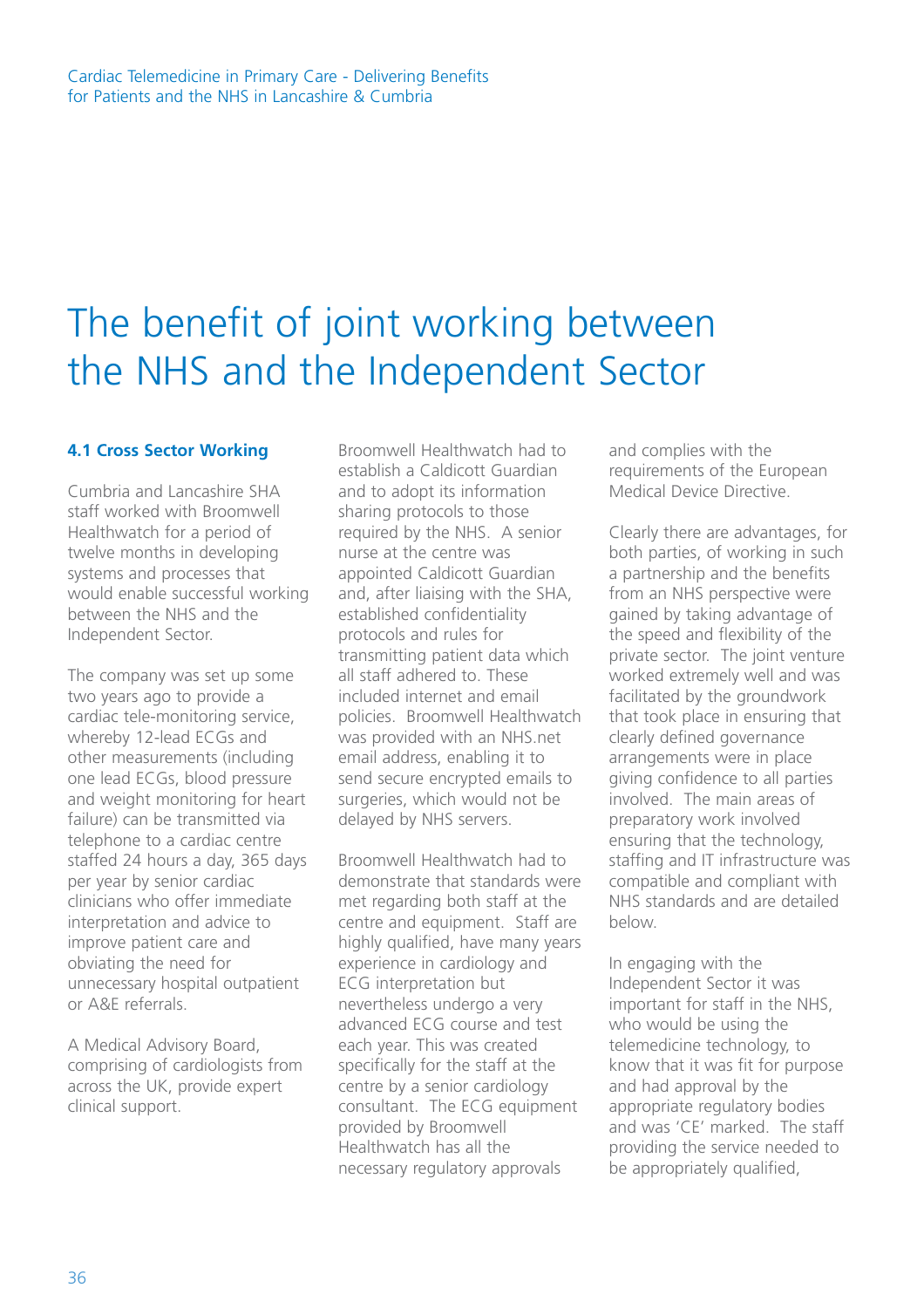trained and regularly updated and this information was documented and monitored by Broomwell Healthwatch. The staff and technology employed needed to be insured against claims of malpractice or equipment failure.

In terms of ensuring that the transmission of information between the NHS and Broomwell was confidential and reliable, it was necessary to ensure that IT systems were secure and compatible with NHS requirements. In addition, the NHS and Broomwell signed up to an information sharing policy to allow patient information in faxes and emails to be passed safely between the company and the general practitioners involved in the audit.

The main issues faced by practices in using the ECG machines for patient care and transmitting data were of a technical nature such as delays in transmissions of emails due to rejection or 'spamming' in some practices, poor network infrastructure in some areas of the SHA and the occasional occurrence of surgeries having their fax machines turned off.

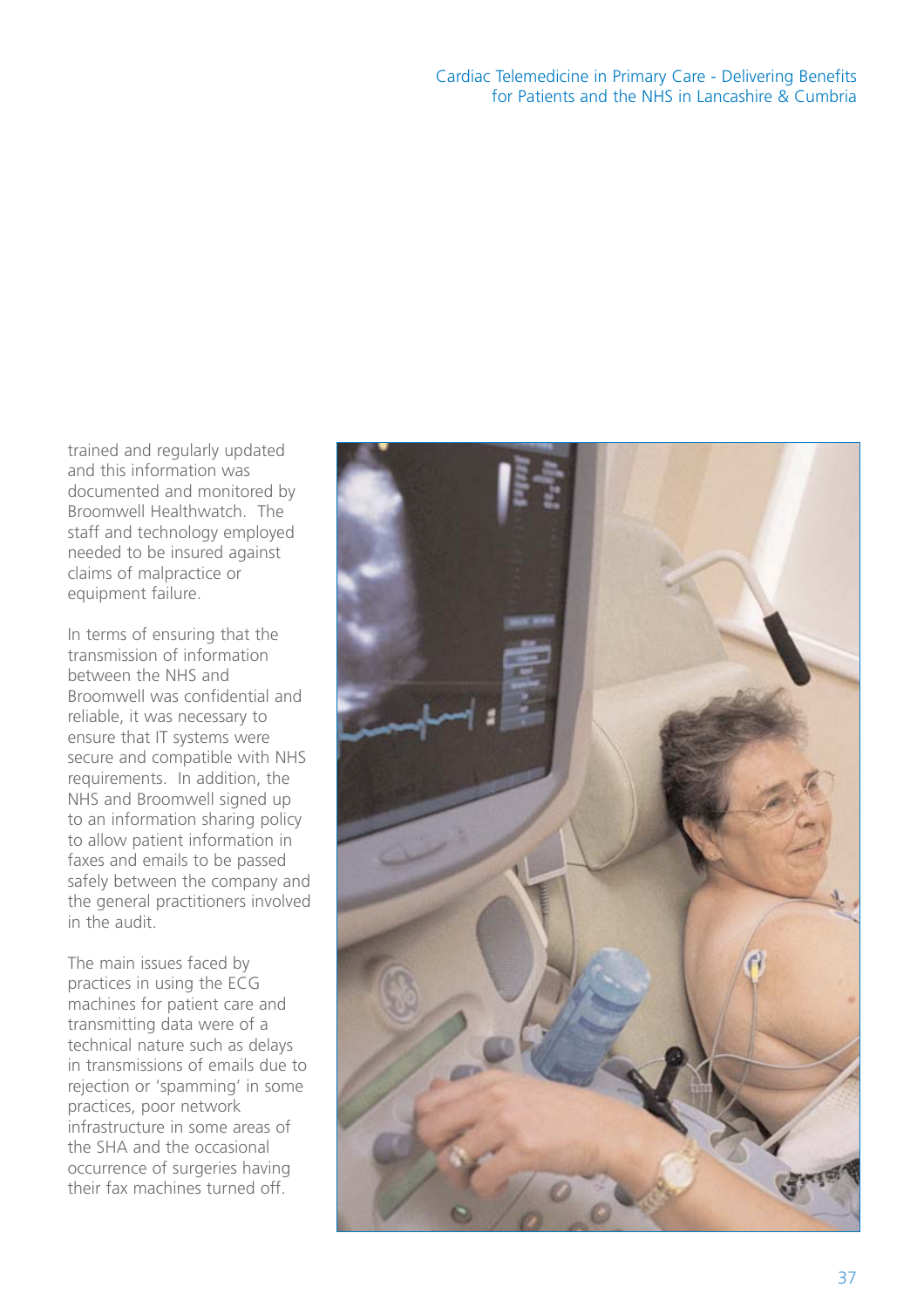#### Cardiac Telemedicine in Primary Care - Delivering Benefits for Patients and the NHS in Lancashire & Cumbria

There were some practices who felt that the centre was giving 'too much' information/advice and it was discovered that this depended on which member of practice staff was sending the ECG readings over the telephone line and their level of clinical knowledge. Following discussion with staff at Broomwell Healthwatch this ceased to be an issue once it was brought to their attention.

Staff interpreting the ECGs prefaced all evaluations/advice with the words '…always subject to the overriding judgement of the clinician…' and this led to a feeling of joint working rather than one opinion overriding that of another.

In summary, the main determinants of successful working between the NHS and Independent Sector involve open lines of communication and flexibility of approach. As a result, the NHS has benefited from the ability to use current technology and rapid resolution of issues whilst the Independent Sector has gained an insight into how the NHS operates and knowledge of how they can overcome issues of confidence and trust in engaging directly with NHS frontline staff.

Valuable lessons were learned by both parties and these barriers, having been overcome, will allow development of similar projects in the future as other groups can apply the lessons learned to their own project development.

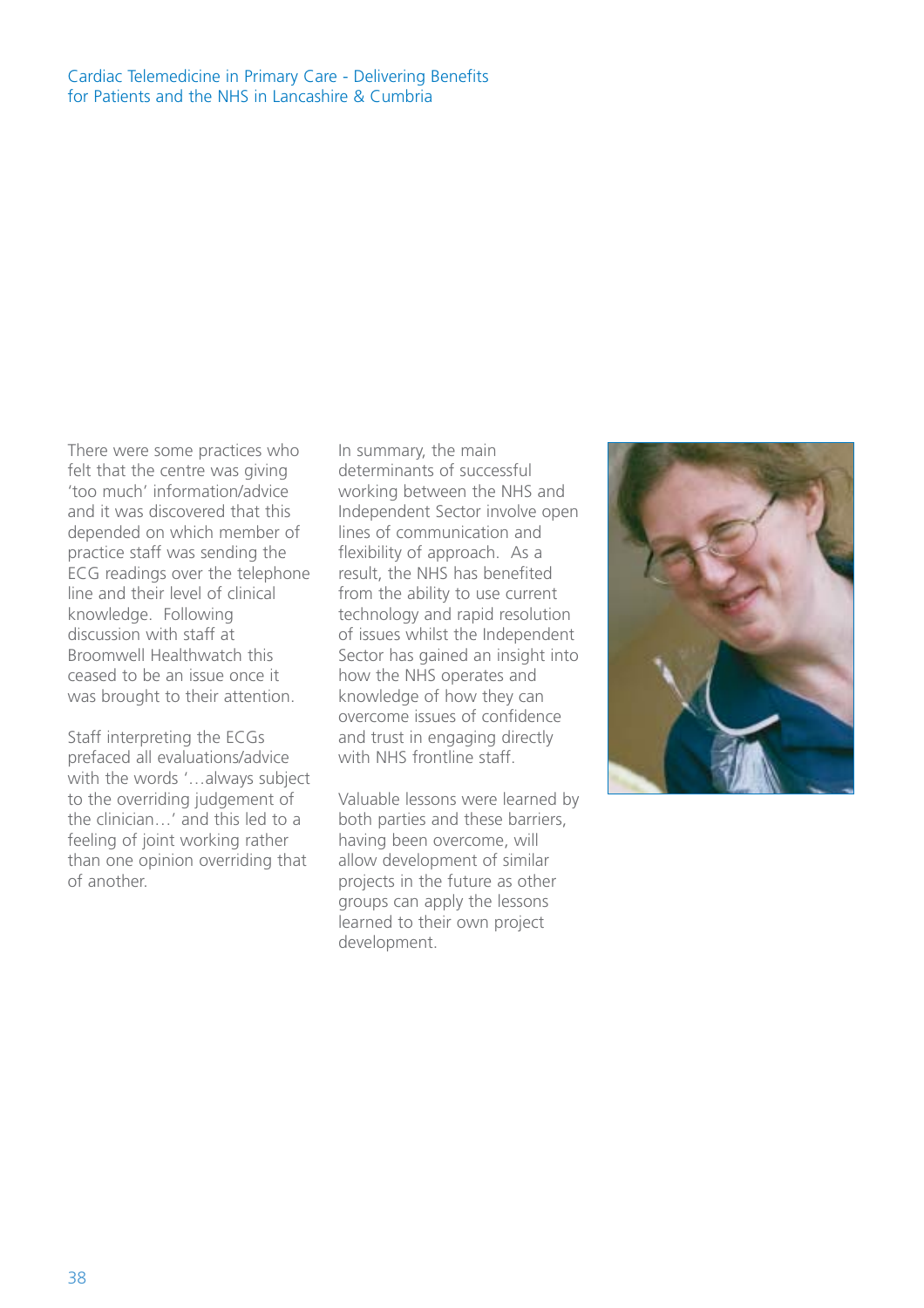# Section 5 Conclusion and recommendations

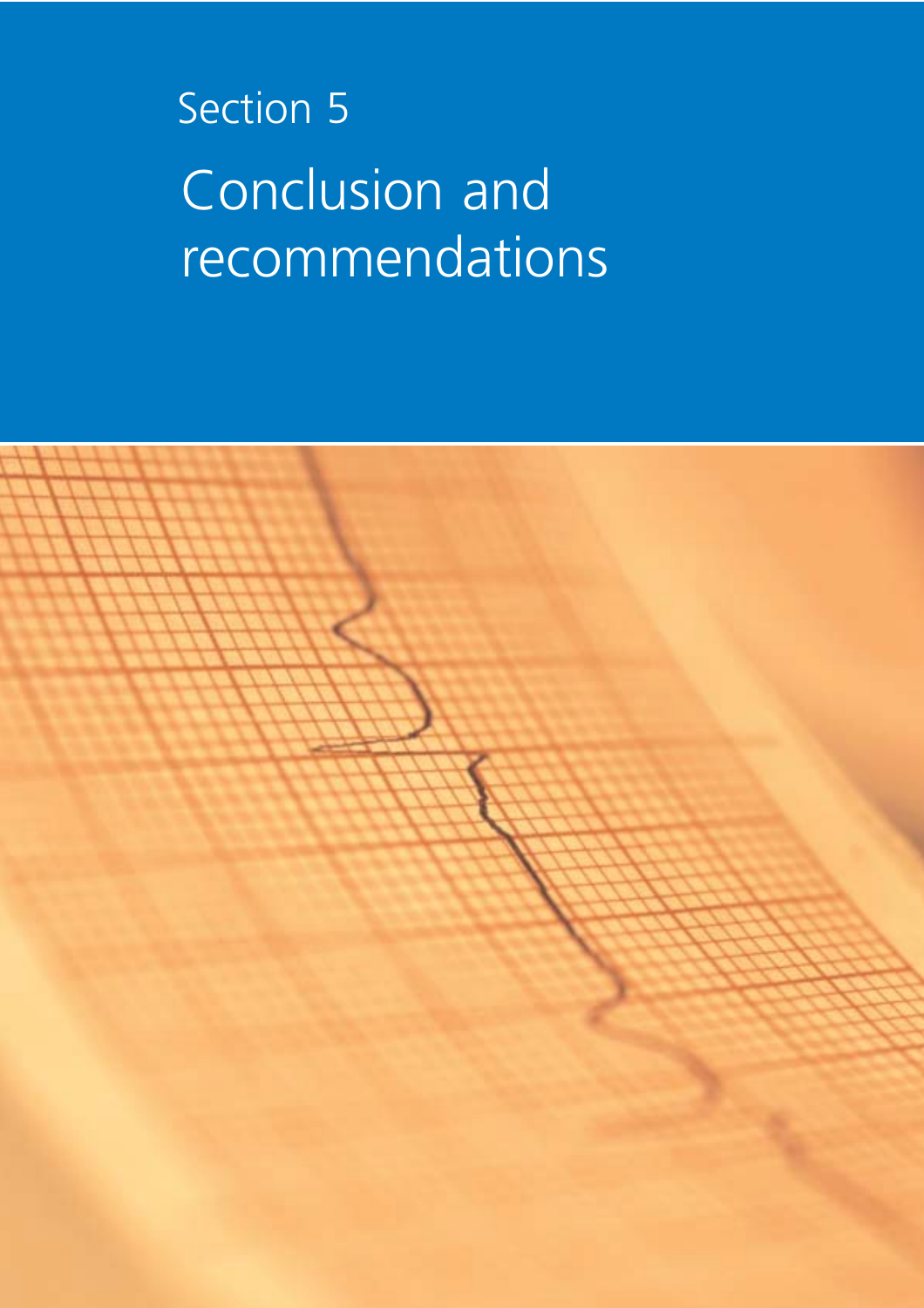# Conclusion and recommendations

#### **5.1 Conclusions**

One of the prime aims of the research was to establish whether there were any benefits to be gained from this way of working. The audit has demonstrated that telemedicine ECG is easy to use in practice and is a valuable tool to support clinical decision-making and better outcomes for patients. As such we believe that it supports the NHS in its ability to deliver benefits to patients, carers and professionals.

The operational and governance standards set at the outset have been achieved during the pilot and indicate that in practical use the new technology is at least equivalent if not better than conventional machines. The findings also suggest that there are significant additional benefits when using the new technology in clinical practice. These include:

#### • **Interpretation of the result**

The telemedicine service provides accuracy, consistency and reliability for the clinicians. Many doctors find interpretation of ECGs difficult, especially for minor but potentially clinically significant

changes that can occur, nurses are not trained to interpret ECGs unless working on specialised cardiac units and so confidence for diagnosis is often placed in the conventional machine's inbuilt electronic readers which may be misdirected by electrical interference or previous changes which may no longer be relevant to the acute presentation. The use of this new service provides direct interpretation of a high quality ECG by clinical teams trained in the skill of ECG interpretation. In addition, they are aware of the patient's clinical symptoms and so can provide the treating clinician with support for the patient's management plan.

#### • **Nursing staff took all the ECGs identified for this work**

This is the usual practice in primary care and is relevant when considered with the feedback from the Ipsos MORI report, which identified that the immediate availability of a clinical opinion from the call centre staff with regard to the ECG enhances the decisionmaking process for patient care. Patients could therefore

be admitted or discharged with greater confidence by the clinical teams, either the nurses in the nurse led walk-in centres or the doctors and nurses within the general practices.

The practice and walk-in centre managers also found this service of benefit as they reported that nursing time was saved, nurses no longer needed to wait for long periods of time to access a doctor to interpret the ECG.

• GPs have responded that some admissions were not anticipated by the clinical findings but were very appropriate as hospital intervention was necessary because of the outcome of the ECG. For example, bradycardia, pericarditis, silent myocardial infarction resulted in an unexpected admission. This demonstrated that the new service provides a diagnostic tool to enable the delivery of quality patient care. We acknowledge that some unexpected hospital attendances may have occurred and that these may have had a small impact upon the financial savings but expect these to be minimal.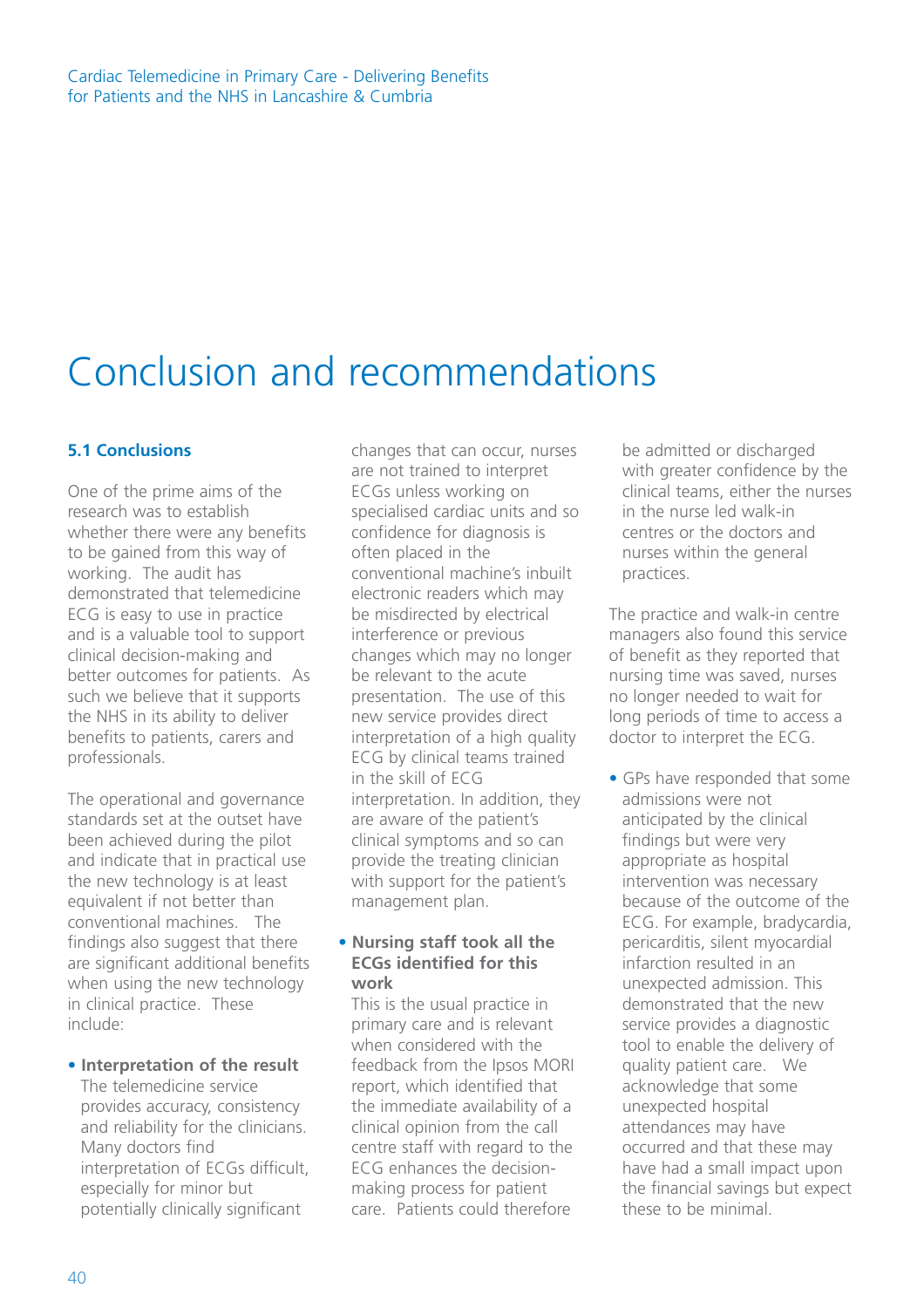- The use of this new technology has allowed clinicians access to a service which the audit suggests they have used to enable patient care, provide a service within the community and reduce the need for inappropriate hospital admissions (DH 2006). Further consideration has now to be given to the provision of other community-based diagnostics, for example blood tests to further identify whether or not a patient presenting with chest pain has sustained a myocardial infarction. This would allow clinical staff to confidently keep patients in the community rather than resorting to hospital services.
- Whilst undertaking the audit and talking with clinicians and managers who were using this equipment, several comments were raised, which the author feels merit inclusion.

These were around the area of service re-design; suggestion being made that these machines could be used to provide ECG clinics within primary care and that they could be used in the community either for patients who cannot attend a medical centre due their long term

condition, the ECG being recorded in the patient's home or for emergency work in and out of hours.

#### **5.2 Recommendations**

The benefits to patient care, the support offered to primary care practitioners and the potential financial savings this technology offers present the NHS with an opportunity that should be capitalised upon. The following recommendations are therefore made:

- Primary Care Trusts and Practice Based Commissioners within NHS North West should consider funding this technology for use within all GP practices and walk-in centres in their locality. We recommend that factors to be taken into consideration should include:
	- the availability of access to expert ECG interpretation
	- confidence in the quality of the interpretation
	- immediate support to aid clinical decision making
	- the likely fall in inappropriate hospital referrals and/or admission for chest pain
	- the ability to offer care closer to home
- the potential impact upon delivery of the 18-week target through reduced outpatient referrals.
- The Lancashire and South Cumbria Cardiac Network should expand their existing ECG training programme for primary care practitioners to support effective ECG lead placement thereby maximising the quality of ECGs taken. It should also regularly review the need to offer ECG interpretation training to primary care practitioners as it is anticipated demand will fall as use of this technology increases. The remaining cardiac networks within NHS North West should discuss the requirement for such training with their constituent PCTs.
- Further evaluation of the use of this technology within other settings should be undertaken. This should include its use in patients' homes, particularly for those patients who require re-assurance and currently frequently present to A&E and medical admission units out of hours.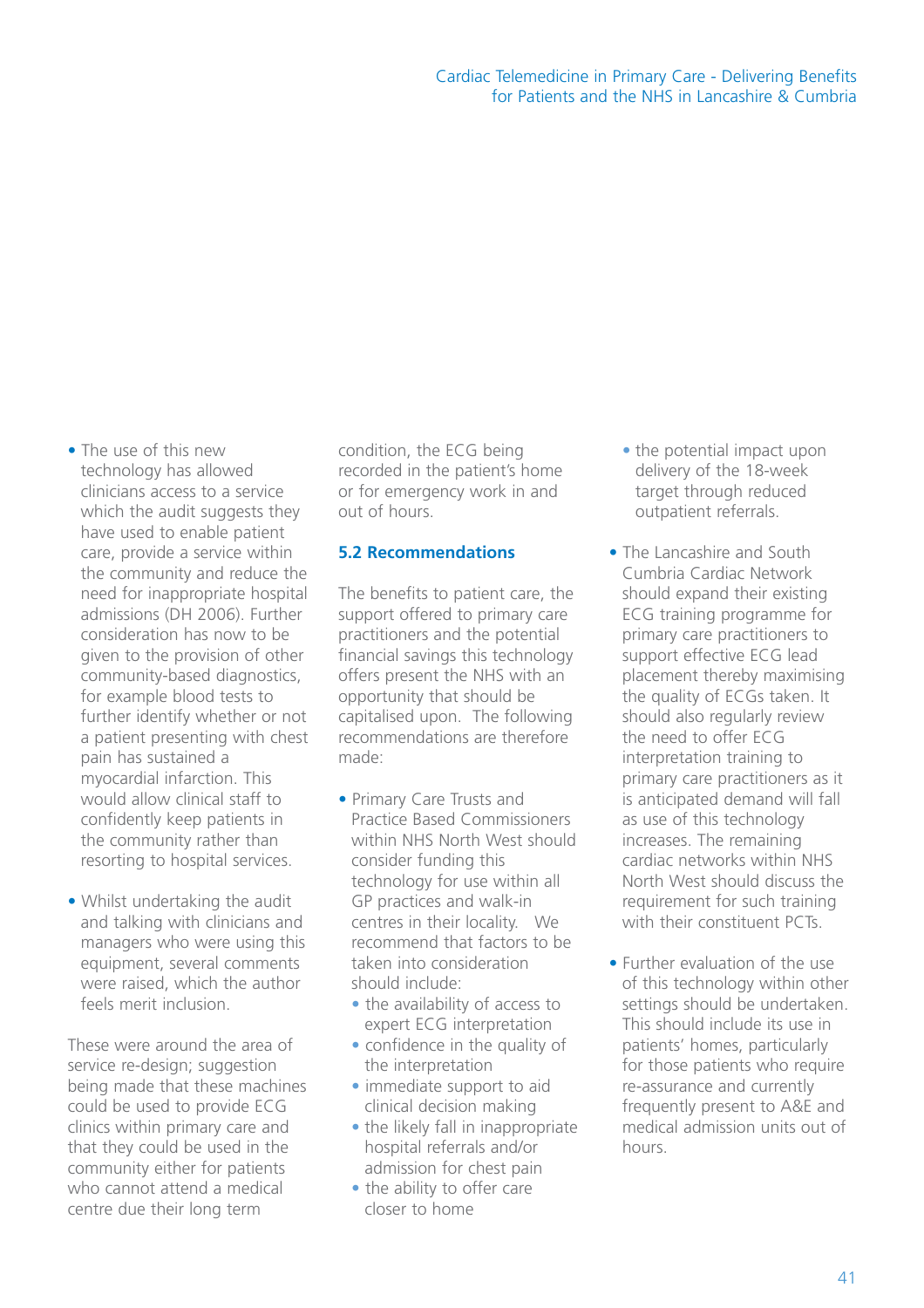#### Cardiac Telemedicine in Primary Care - Delivering Benefits for Patients and the NHS in Lancashire & Cumbria

#### **5.3 The Impact of and Other Uses for this Technology**

This audit has focussed only upon the use of telemedicine in EGC interpretation and its potential to impact upon clinical decision making. The financial calculations were made only in relation to referrals to A&E departments and consequent potential reductions in hospital admissions.

In some places it seems GPs seeking an ECG must refer their patients for an outpatient appointment and that a move away from this would also have the potential to reduce waiting times as well as save resources. The impact upon the wider economy of offering patients rapid access to diagnostic tests locally rather than needing to travel to hospital is incalculable.

Telemedicine is also being used for monitoring other clinical conditions including arrhythmia and heart failure. An evaluation of these is now underway and will be published in the future.

The use of this technology is also being explored in the management of patients with long-term conditions including chronic obstructive pulmonary disease although this is currently at an early stage.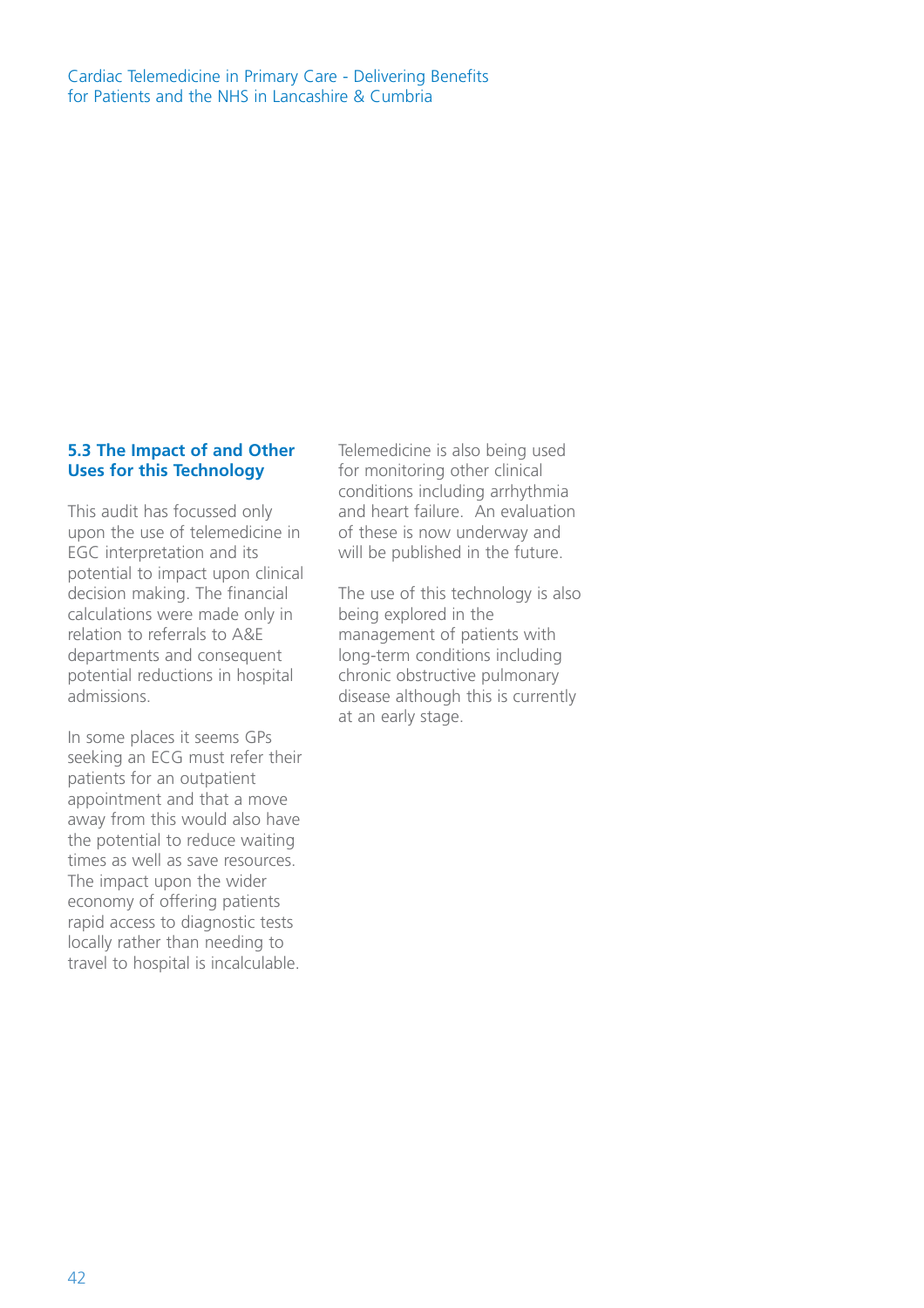# Acknowledgements

**All the clinicians and managerial staff working within the General Practices and Walk-in Centres associated with this project.**

**The directors and staff at Broomwell Healthwatch**

#### **Contributors**

**Dr Steve Ward** NHS North West

**Julie Hendry** NHS North West

**Dr Joe Rafferty** NHS North West

**Sara Butler** Ipsos MORI

**Kate O'Malley** Ipsos MORI

**Jonathan Nicholls** Ipsos MORI

**Sally Chisholm** Lancashire and South Cumbria Cardiac Network

**Jane Riley** Lancashire and South Cumbria Cardiac Network

**Joanne Twissell** Lancashire and South Cumbria Cardiac Network

**Joshua Rowe** Broomwell Health Watch Ltd

**Michael Rowe** Broomwell Health Watch Ltd

**Gwyn Weatherburn** Buckinghamshire Chilterns University College

**Ms. Glen Johnston** Buckinghamshire Chilterns University College